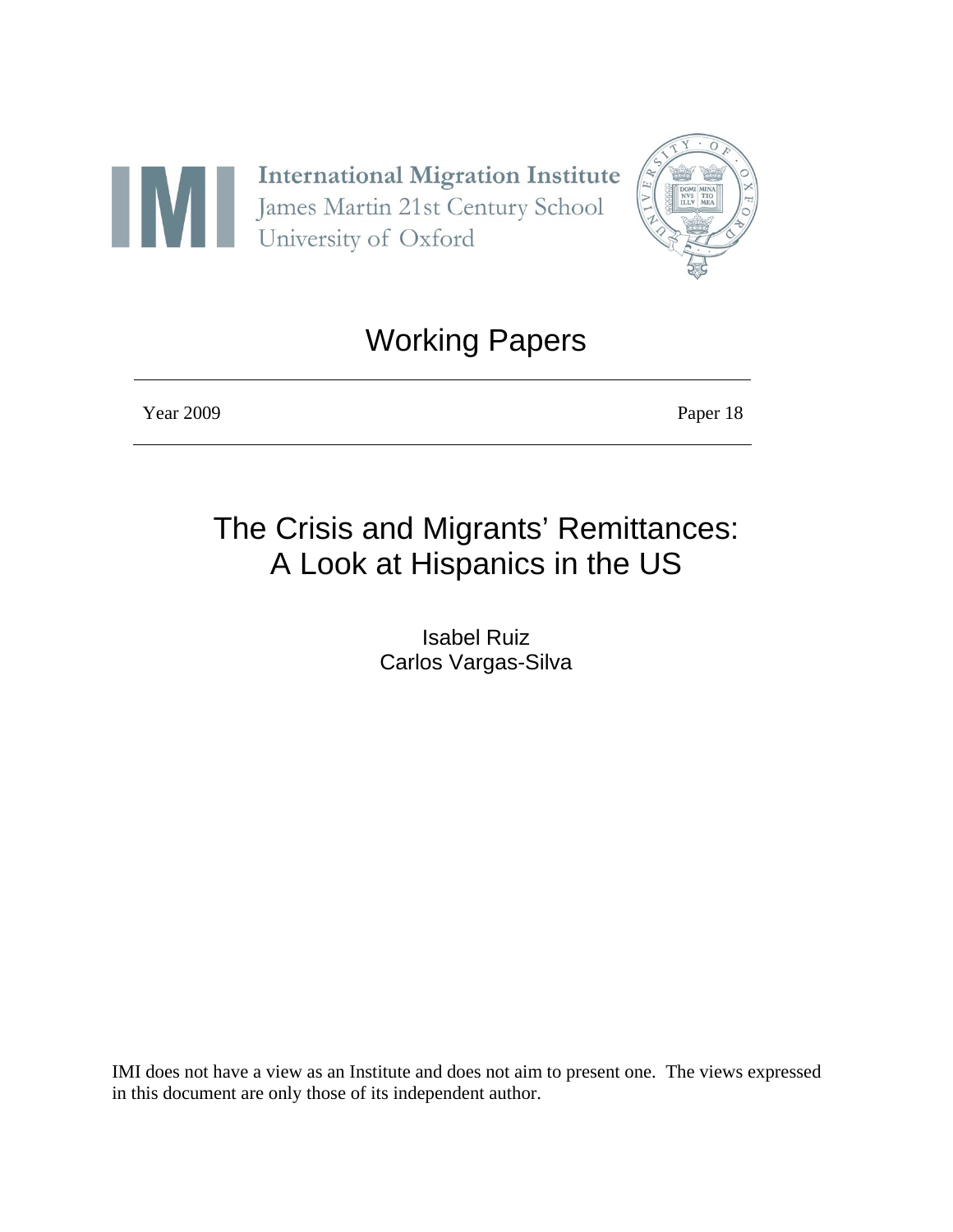## **Abstract**

The latest economic downturn has affected large sectors of the population in developed and developing nations and international immigrants have not been the exception. This study documents the recent slowdown in workers' remittances, the money that international immigrants send back home. Current data indicates that remittance flows have slowed for all regions of the globe. Latin America stands out by reporting an almost zero percent growth rate of remittances for 2008. Among Latin American countries, Mexico (the largest recipient of remittances in the region in terms of volume) seems to be the most affected with a decrease of more than US\$900 million between 2007 and 2008. This article also presents evidence of the impact of some of the factors associated with the current economic crisis on remittances flows. The evidence indicates that there is a strong link between state level housing activity and unemployment in the United States and remittances flows.

## **Keywords:** migration, remittances, financial crisis

#### **JEL Codes: F22, F24, R31**

#### **Authors:**

Isabel Ruiz Economics and International Business Sam Houston State University isabel.ruiz@shsu.edu

Carlos Vargas-Silva International Migration Institute University of Oxford carlos.vargas-silva@qeh.ox.ac.uk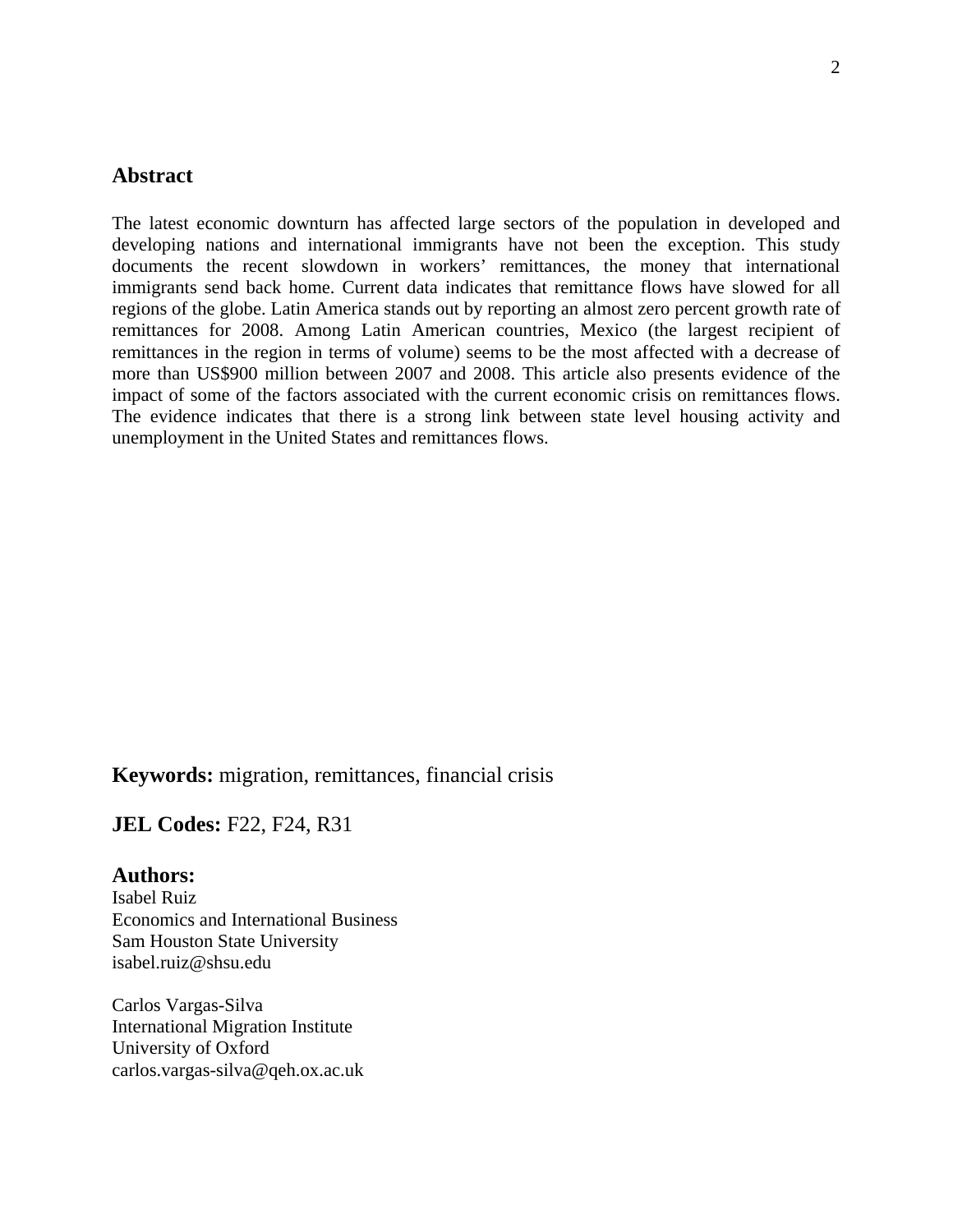## **1 Introduction**[1](#page-2-0)

 $\overline{a}$ 

Remittances – the money that international immigrants send to their countries of origin – have captivated the attention of scholars of different disciplines. This interest stems in part from the large volume of these flows. A recent report from the World Bank (2008) indicates that in 2008, migrants sent about US\$305 billion back to their home countries. Recipients of these transfers typically spend the money on necessities such as food, housing, health care and educational expenses (Amuedo-Dorantes et al. 2007; Edwards and Ureta, 2003; Gitter and Braham, 2007). Moreover, remittances have helped receiving countries deal with financial distress and have been an important source of support during humanitarian crises (Savage and Harvey, 2007). Contrary to foreign direct investment, remittances have a direct impact on household incomes and, since there is no need of direct government intervention, remittances are less likely than foreign aid to end up in the hands of corrupt government officials (Kapur, 2004). In addition, remittances also represent a lucrative business for many banks and money transfer agencies in the United States and abroad (Wucker, 2004).

 One of the consequences of the recent economic turmoil has been a slowdown in the flow of these transfers. From 1997 to 2007, remittances flows to developing countries registered an average annual growth rate of about 15 percent. These flows increased from US\$71 billion in 1997 to US\$281 billion in 2007. However, the growth rate was just 8 percent for 2008 (compared to 23 percent for 2007) and the World Bank expects remittances to drop by about 7 to 10 percent in 2009 (Ratha et al., 2009a). According to a recent report by the Pew Hispanic

<span id="page-2-0"></span><sup>&</sup>lt;sup>1</sup> The authors wish to thank Stephen Castles as well as participants at the 2009 Conference on Economic Issues Affecting Hispanic and African American Communities at Texas A&M University for helpful comments and suggestions. For a more technical and expanded discussion of the content of this working paper please refer to the paper *Another Consequence of the Economic Crisis: A Decrease in Migrants' Remittances* by the same authors forthcoming in the Special Issue on the Global Financial Crisis of Applied Financial Economics.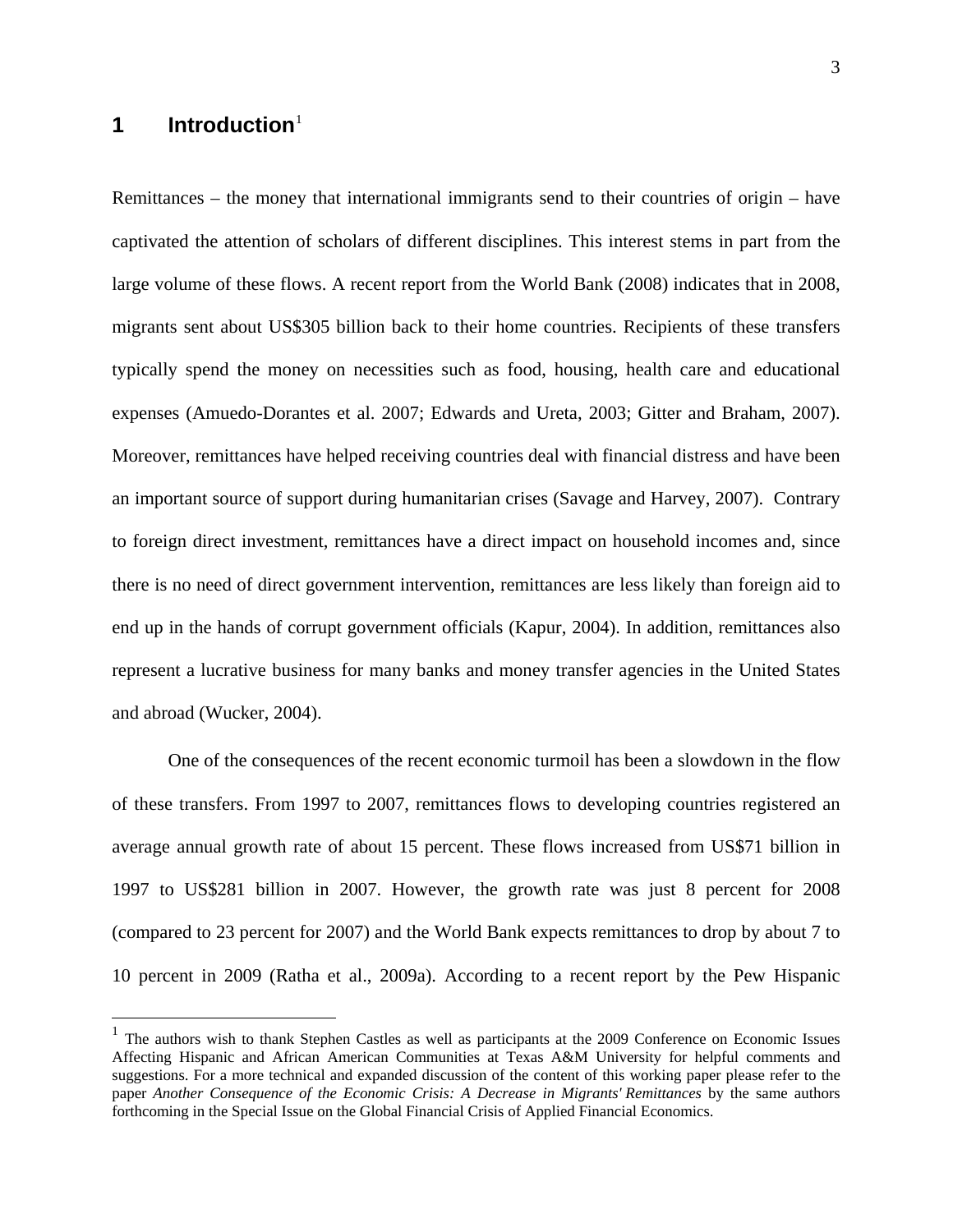Center, among Hispanic immigrants in the United States who sent money back home during the last two years, more than seven-in-ten (71%) say they sent less in the past year compared to the prior year. The report goes on to say that among foreign-born Hispanics who say they sent less money abroad in the past year, 83% cite tougher financial circumstances as the main reason (López et. al, 2009). The effects of the current global crisis are widespread and international immigrants have not been the exception.

 Given the importance of remittances for receiving countries and the potential benefits of these flows, it comes as no surprise that the sudden decline in the growth of workers' remittances has generated significant attention from the media.<sup>[2](#page-3-0)</sup> However, there is a need for a more systematic study and economic analysis of the decline in these flows. In particular, it is important to evaluate the size of the decline, investigate some of the specific factors that have triggered the decline, and to understand how remittances may, ultimately, constitute one of the transmission mechanisms of the current financial crisis.

 In this study we document the recent downturn in workers' remittances. We answer questions like: Are some regions more affected than others? What are the countries with the largest decreases in these transfers? What are some of the reasons for the decrease in remittances transfers? Should we expect remittances to come back in the future? We also present statistical evidence of the impact of some of the factors associated with the global financial crisis (i.e. decrease in housing activity) on remittances flows. While we discuss remittance transfers worldwide, we focus on Latin America, the region with the lowest growth of remittances in 2008. We believe that the topic discussed in this paper is particularly timely and relevant. While

 $\overline{a}$ 

<span id="page-3-0"></span><sup>&</sup>lt;sup>2</sup> See for instance Wiseman (2/26/2009) USAToday, Dickerson (4/26/2007) in Los Angeles Times, Malkin (2/26/2008) in The New York Times, Castillo (4/1/2009) in Business Week, Jordan (3/17/2009) and Hudson and Campoy (8/29/2007) in the Wall Street Journal, Solis and Corchado (3/7/2008) in The Dallas Morning News and Williams (8/9/2007) and Sanchez (3/14/2008) in the Washington Post, just to name a few.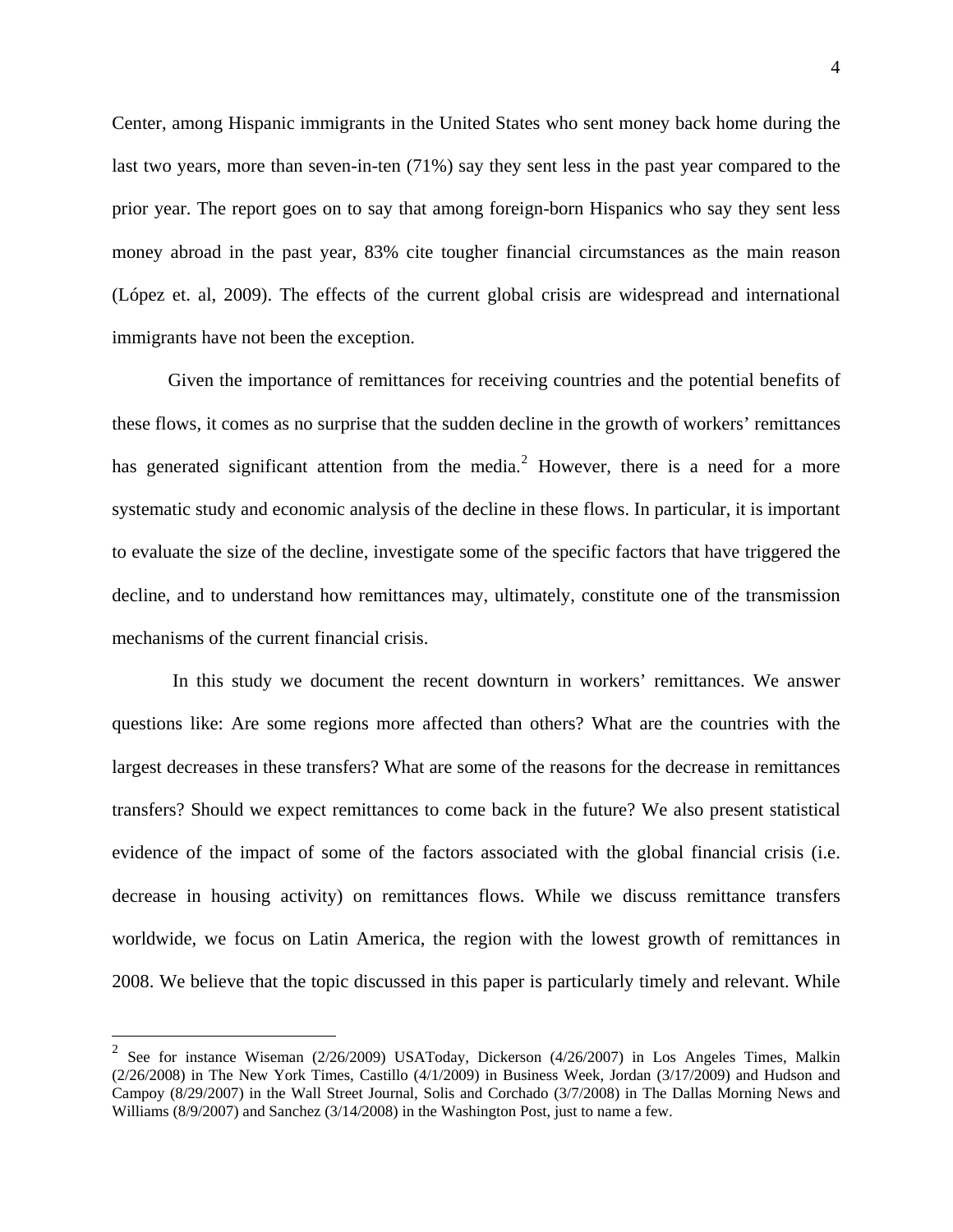the current global economic crisis has many ramifications we need to remember that the money that immigrants send to their home country is an extremely important source of income for families and businesses in the developing world. Therefore, it is imperative to understand the reasons and consequences of this slowdown in migrants' transfers.

The next section of the paper takes a closer look at the global slowdown in remittances and looks at the patterns of these flows both by region and by type of country. The third section discusses the slowdown of remittances to Latin America. We place special emphasis on the role of the deteriorating economic conditions faced by Hispanics in the US and, in particular, on the role of the downturn in the US housing market on the decrease in remittances flows. The last section includes a summary of the results and the conclusions of the study.

#### **2 The Recent Global Slowdown in Remittances: A Closer Look**

Table 1 shows the flow of workers' remittances worldwide and by region of the world from 2000 to 2008. Of the US\$305 billion sent home by immigrants in 2008, about US\$260 billion, or 85 percent of the total flows were sent to middle income countries. Money flows to middle income countries have experienced consistent growth over the years with an average annual growth rate of 17 percent for the time period presented in the table. Hence, the growth of transfers to these types of countries in 2008 (8 percent) is especially noticeable, given that it represents the lowest growth rate of the past 8 years.

 A similar picture appears for the flows to low income countries, a relatively strong growth rate over the  $2000 - 2007$  (23.6 percent) period followed by a large decrease in the growth rate for 2008 (12.99 percent). In fact, quarterly data indicates that there is a global decrease in remittances that started in the third quarter of 2008 (Ratha, et al., 2009b). This has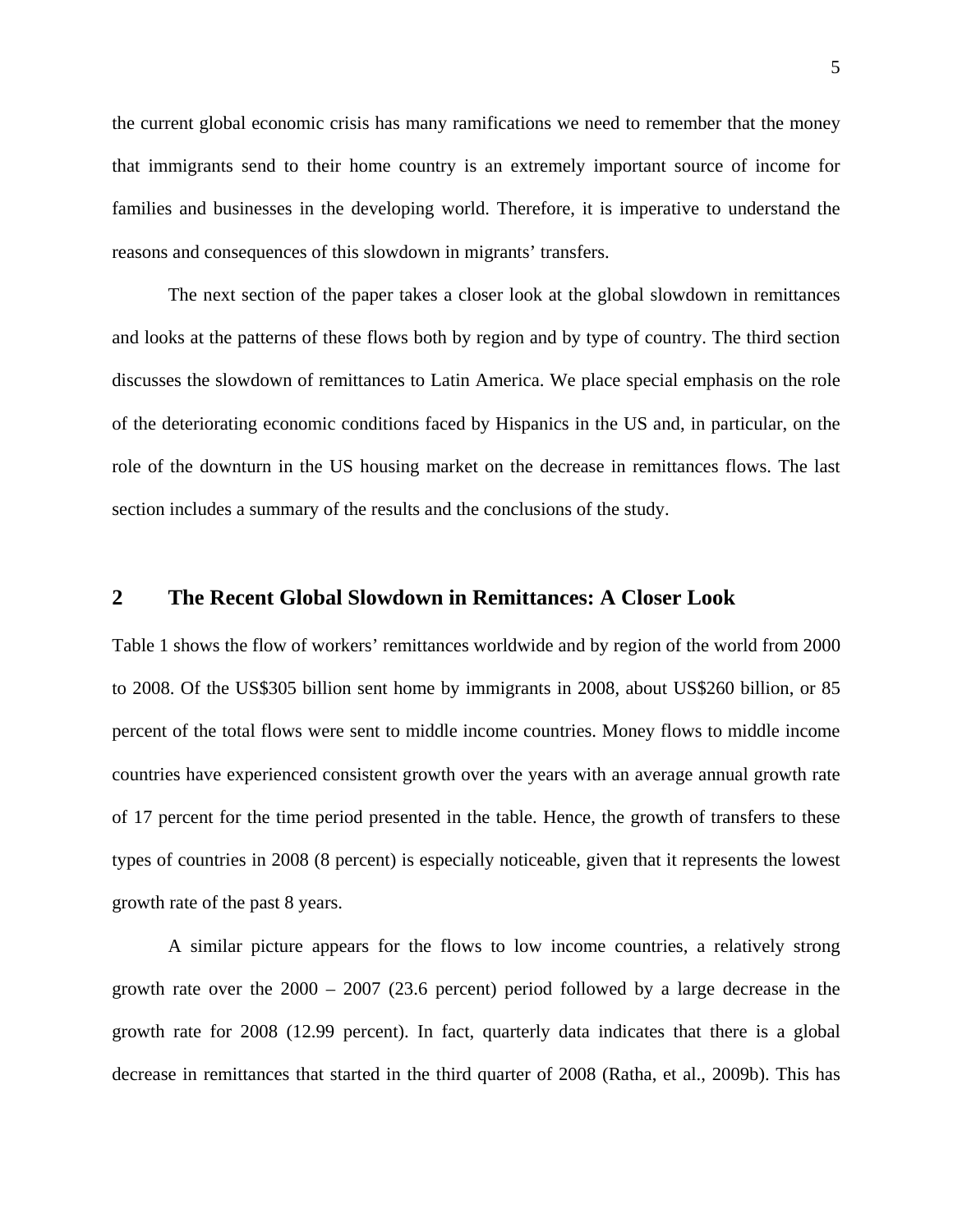led the World Bank to change their projections of growth in remittances for 2009 to a decrease in these flows of 7.3 percent.

 One of the most important reasons for the plunge in workers' remittances is without a doubt the current global economic crisis. Nonetheless, it is important to note that other factors could have artificially increased the growth rate of remittances during the previous decades. First, there has been an increased effort in tracking these flows on the part of central banks in many receiving countries (Suro, 2002). Previously, central banks were not paying enough attention to these flows. However, the evidence regarding the monumental volume of these flows has encouraged many governments to closely follow the patterns of remittances. Part of this increased supervision of remittance flows (especially since September 11, 2001) responds to concerns expressed by governments in developed countries regarding money laundering and the financing of terrorism activities (Maimbo, 2004).<sup>[3](#page-5-0)</sup> There has also been a shift in the transmission mechanism of this money. In the past it was often the case that large shares of these transfers were sent with family and friends visiting the home country or through some other informal channels. However, there has been a decrease in the cost of remitting through formal channels (Freund and Spatafora, 2008) and, as a consequence, nowadays a larger share of these flows is sent as wire transfers, flows that are more easily recorded by central banks. Still, even if we account for all these facts, the recent decline in remittances is just too dramatic and sudden to be explained solely by improvements in data recording.

 The global figures are surprising but it is perhaps even more enlightening to look at the recent trend of remittances by regions of the globe. First, notice that there have been large swings in remittance activity during the period reported in the table. For instance, in 2002 the growth

1

<span id="page-5-0"></span> $3$  An October 2001 article in Time magazine, for instance, refers to the hawala system (a worldwide informal remittances system) as "a banking system built for terrorism" (Ganguly, 2001).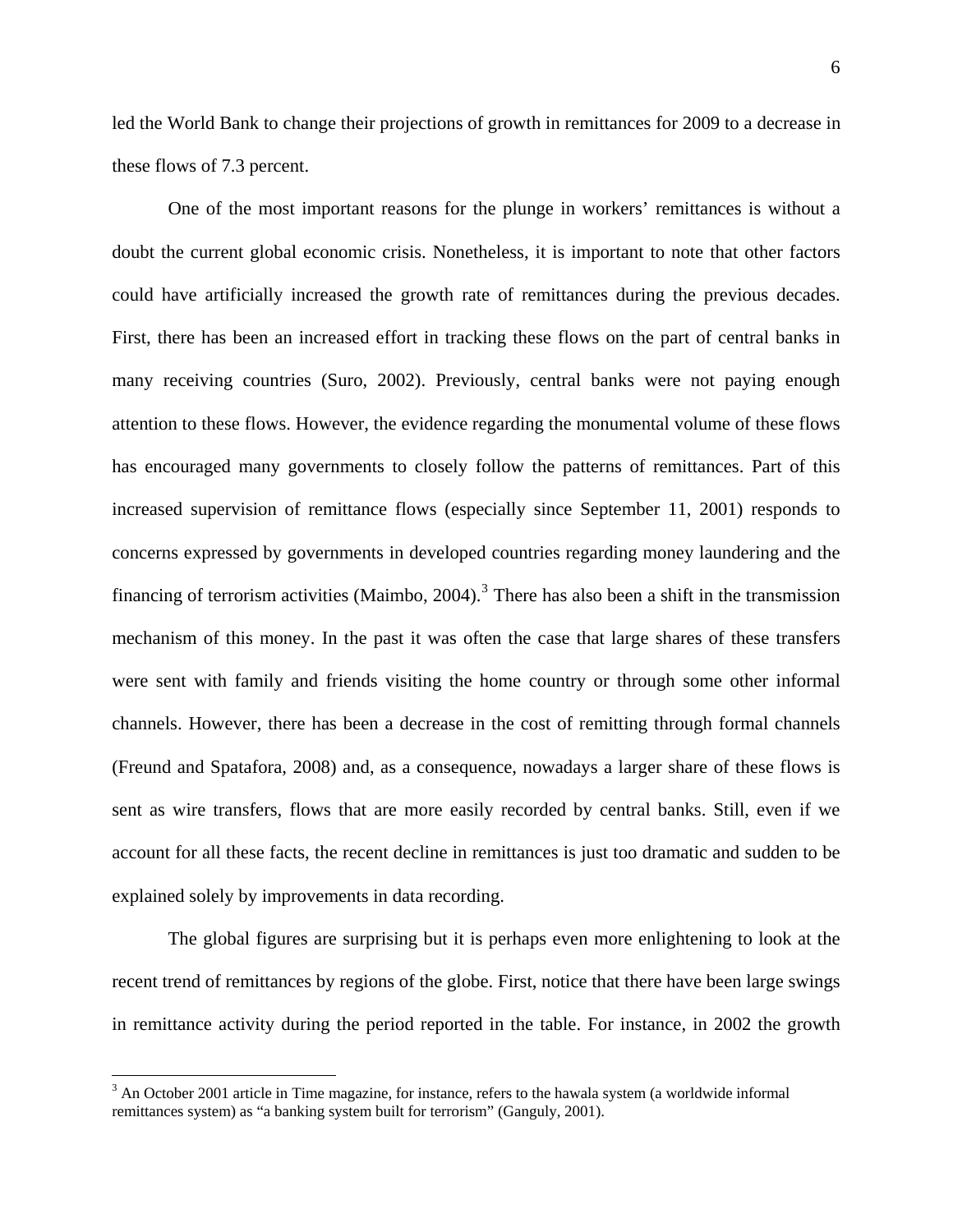rate of remittances in East Asia and the Pacific jumped by more than 26 percentage points, the growth rate of these transfers in Europe and Central Asia jumped by more that 30 percentage points in 2004, while the growth of remittances in the Middle East and North Africa jumped by 30 percentage points in 2003. Meanwhile, changes in the growth rate have been smoother in others regions of the planet such as Latin America and the Caribbean, where the largest jump occurred in 2003 and was just about 13 percentage points.

 With regard to the last couple of years, in all regions the growth rate of remittances was lower in 2008 than in 2007. Two of the regions merit special attention: Sub-Saharan Africa and Latin America. In the case of Sub-Saharan Africa, there was an almost 40 percentage point drop in the growth rate of remittances. After an astonishing growth rate of 44 percent during 2007, the growth of remittances to these countries fell to just 6 percent in 2008. The decrease in the growth rate of remittances to Sub-Saharan Africa seems to be strongly related with the difficult economic situation in Europe. The share of remittances that Sub-Saharan African countries receive from Europe is the highest compared to remittances received from other regions of the world (44 percent of their total remittance transfers). Keeping track of these records is important because although the total volume of remittances to Sub-Saharan Africa is not as impressive as the volume of remittances received by other regions, for many poor families in the African continent, these transfers are the difference between starving to death and surviving another day.

Perhaps more impressive in terms of volume is the slowdown of remittances to Latin America. After growing at an average of 19 percent during the 2000 – 2006 period, the growth rate of remittances fell to just 6.5 percent in 2007 (the lowest growth rate for any region that year) and remittances to Latin America were almost flat for 2008 with a growth rate of just 0.25 percent (again, showing the lowest growth rate for any region that year). Given this remarkable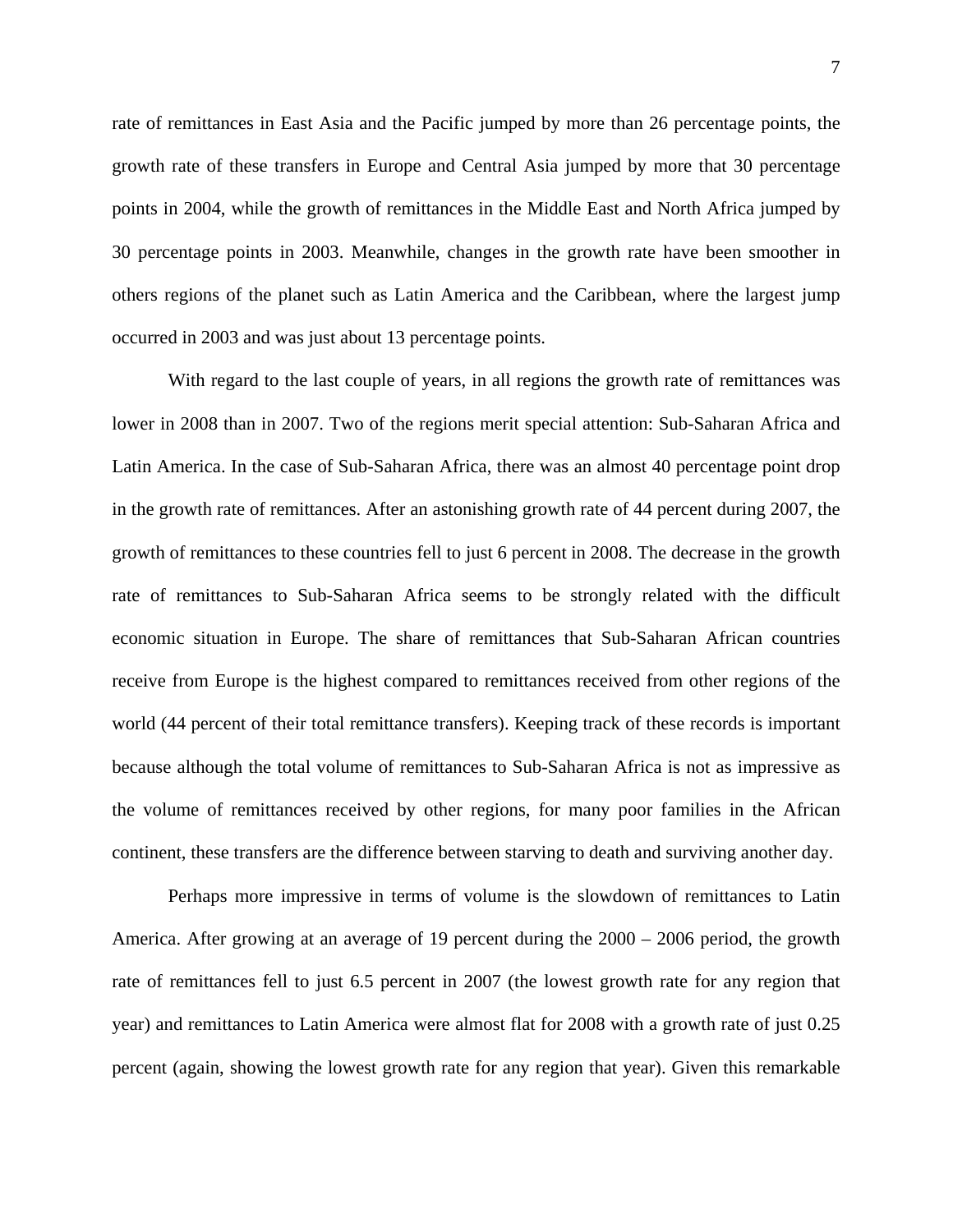decrease in the growth rate of remittances to Latin America we dedicate the rest of the paper to describe the slowdown in immigrants' transfers to this region and to inquire about the possible causes of this slowdown.

### **3 The Drop in Remittances to Latin America: Timing and Causes**

#### **3.1 The Overall Picture**

Table 2 reports the inflows of remittances for a selected group of Latin American countries. In all cases the growth rate of remittances during 2008 was lower (or similar in the case of Brazil) than that of 2007. One potential reason for this downturn in remittances is the deterioration of the United States housing market. That is, downward fluctuations in the United States construction sector may have a negative impact in the migrant's budget which, in turn, forces the migrant to decrease the amount transferred to family and friends abroad. A downturn in the housing/construction market hits Hispanic migrants particularly hard because Hispanic workers tend to concentrate in this sector. As Kochhar (2007, 2008a) argues, Hispanic immigrants had plentiful jobs available in the construction sector in the United States in the early 2000s, even during the 2001 recession. He estimated that of the 2.9 million Hispanics employed in the US construction industry in 2006, 2.2 million were foreign born, representing about 19 percent of the industry's labour force. Moreover, it is estimated that Hispanics lost about 250,000 jobs in the construction sector during 2007 (Kochhar, 2008b).

 While there is an important portion of Hispanic immigrants in the Unites States that works in the construction sector, immigrants also tend to concentrate in other sectors such as manufacturing, agriculture, and services (e.g., hotels and restaurants). According to the 2007 US Census of Agriculture there are more than 55,000 Hispanic-operated farms in the United States.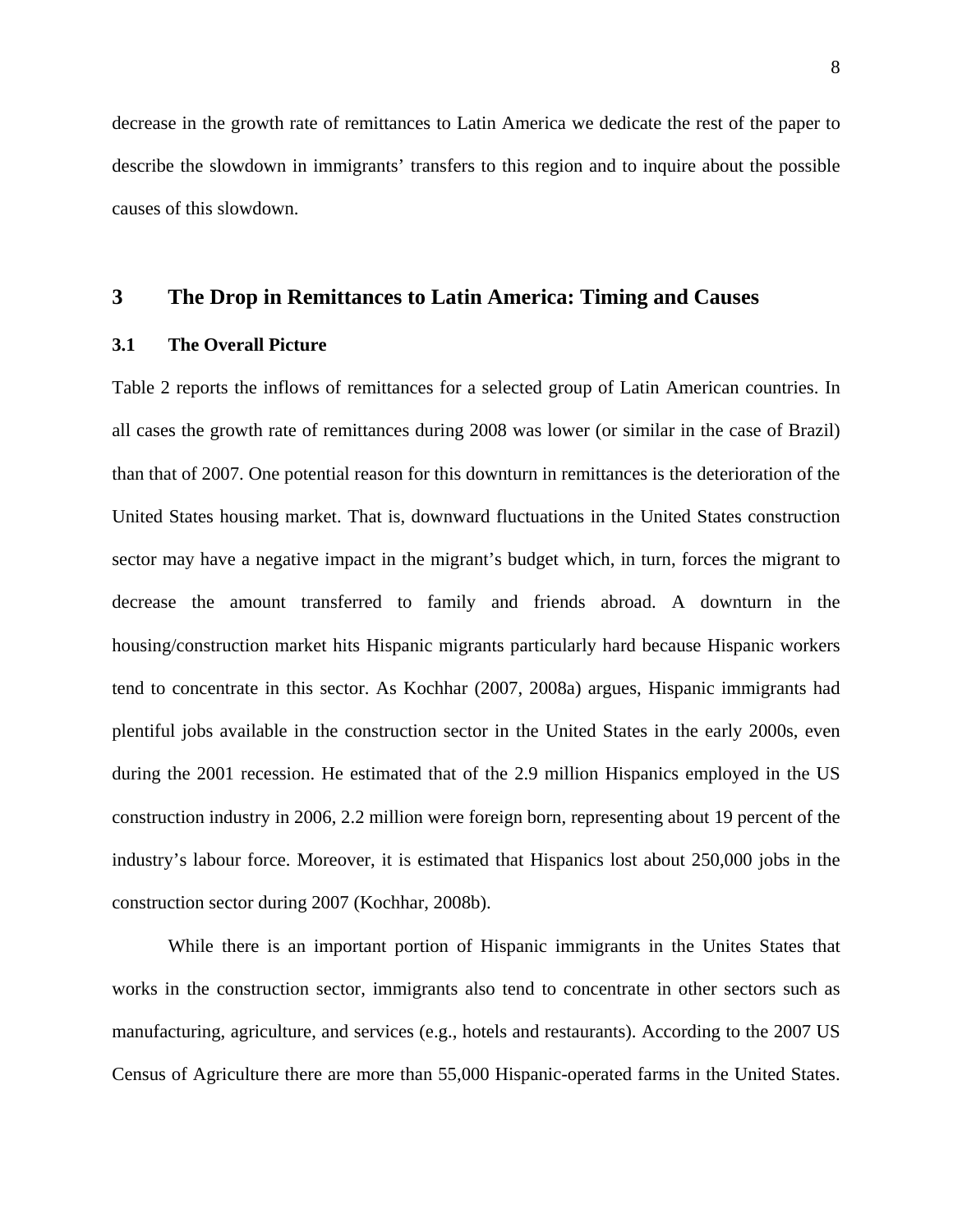Also, a recent report by The Federal Hispanic Work Group (2009) indicates that twenty-four percent of Hispanics in the United States work in the service sector. A downturn in these sectors, and in the economy as a whole, could result in a slowdown of remittances that may not be confined only to problems in the housing sector. In fact, according to the US Bureau of Labor Statistics, overall Hispanic unemployment in the United States has been climbing steadily. The unemployment rate for Hispanics rose to 11.4% in March 2009, 4.4 percentage points higher than in 2008 and 6.8 points higher than its lowest point of 4.6% in October 2006. These high unemployment rates for Hispanics in the United States have not been seen since 1993 (see Mora, 2009).

 Other alternative explanations for the slowdown in remittances are tougher migration controls, the recent raids of factories that hire undocumented workers, and the crackdown on undocumented workers in the United States (Ratha, et al., 2009). The number of undocumented workers arrested at workplaces increased from 500 in 2002 to 3,600 in 2006 (Capps et al., 2007). These raids make it more difficult for undocumented workers, the majority of which are Hispanics, to stay in the United States. This also makes job opportunities for immigrants scarcer over time. Nonetheless, notice that even if the number of arrested workers has increased, the numbers have not reached enormous dimensions. Therefore, we have to look for alternative explanations for the slump in remittances. It may be, for instance, that given the current economic conditions and the scarcity of jobs in the United States, many potential undocumented migrants have decided not to cross the border. It is known that migration patterns tend to adjust to changing economic conditions. In fact, there is evidence of a slowdown in the rate of growth of the United States foreign-born population since 2007 (Papademetriou and Terrazas, 2009).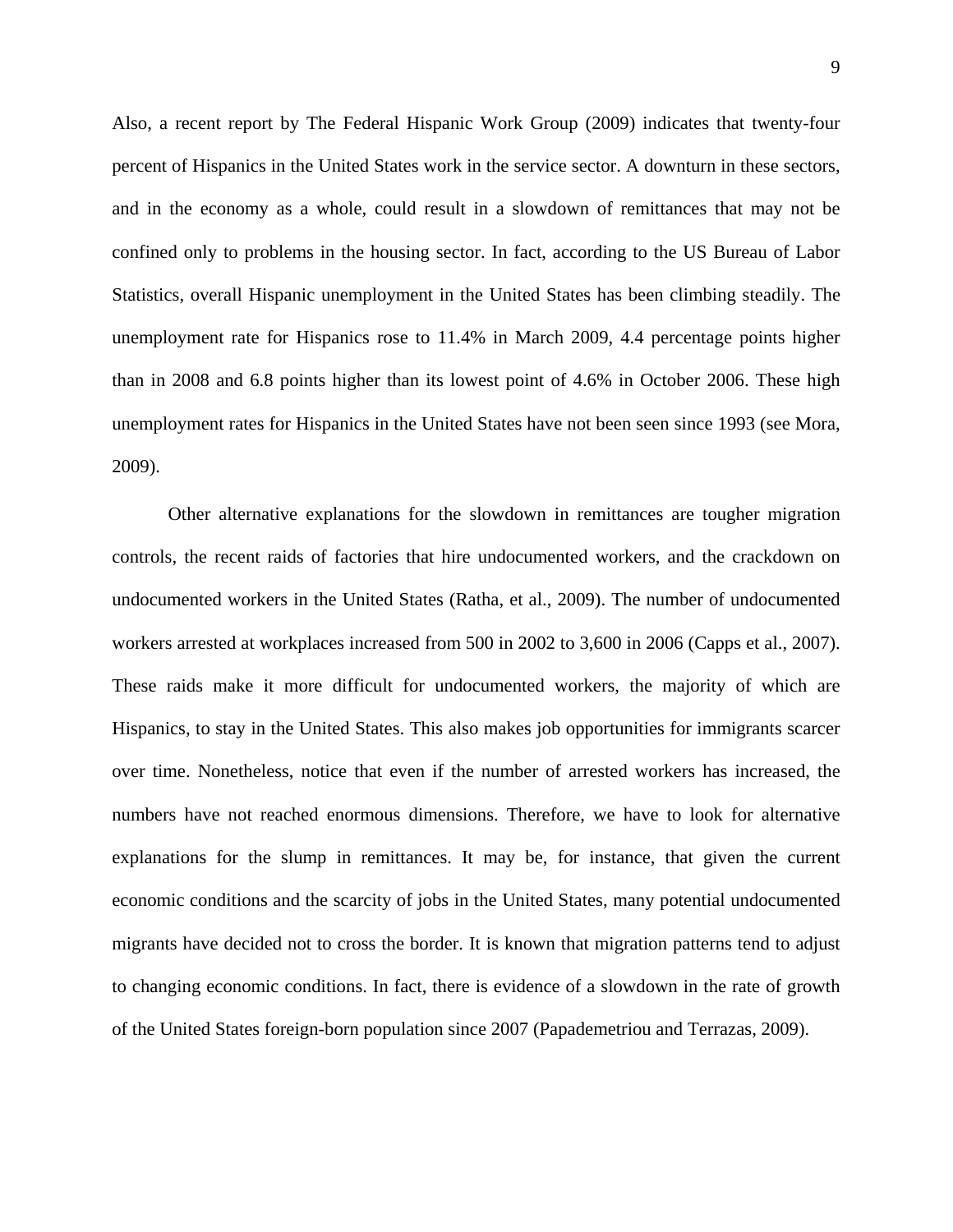When focusing on the individual Latin American countries, two cases deserve a closer look: Colombia and Mexico. Colombia seems to have experienced a zero percent growth in remittances in 2008 (a drop of 15 percentage points from the previous year). This is particularly interesting given that Colombia's Central Bank (Banco de la República) has been recognized as one of the best agencies in accounting and reporting remittance transfers (see Inter-American Development Bank, 2006). Moreover, remittances to Colombia account for about 3.3% of the country's gross domestic product (GDP)—a higher share than both Brazil (0.3%) and Mexico (2.9%), the main recipients of remittances in Latin America (International Fund for Agricultural Development, 2007).

Figure 1 shows quarterly inflows of remittances to Colombia (million US\$). It is clear that remittances were increasing constantly in Colombia all the way to 2008 when they were basically flat. In fact, a look at data on remittances to Colombia during the first quarter of 2009 reveals a decrease in these transfers of about 4 percent in comparison to the first quarter of 2008. Moreover, remittances to Colombia also lost importance with respect to other sources of foreign exchange. For instance, according to our estimations using data from Colombia's Central Bank, in 2007 remittances to Colombia accounted for 15.3 percent of the exports of the country (mainly coffee and oil) and 49.7 percent of the foreign direct investment. However, in 2008 these ratios decreased to 13.1 percent and 45.8 percent, respectively.

Even more striking is the negative growth rate of remittances to Mexico in 2008. Migrant transfers to Mexico experienced a very rapid growth during the period 1996 – 2006, going from almost US\$5 billion in 1996 to almost US\$27 billion in 2006 (World Bank, 2008). This remarkable growth rate decreased to only 1 percent in 2007. In fact, it seems that the slowdown in remittances to Latin America started to be experienced in Mexico before it was experienced in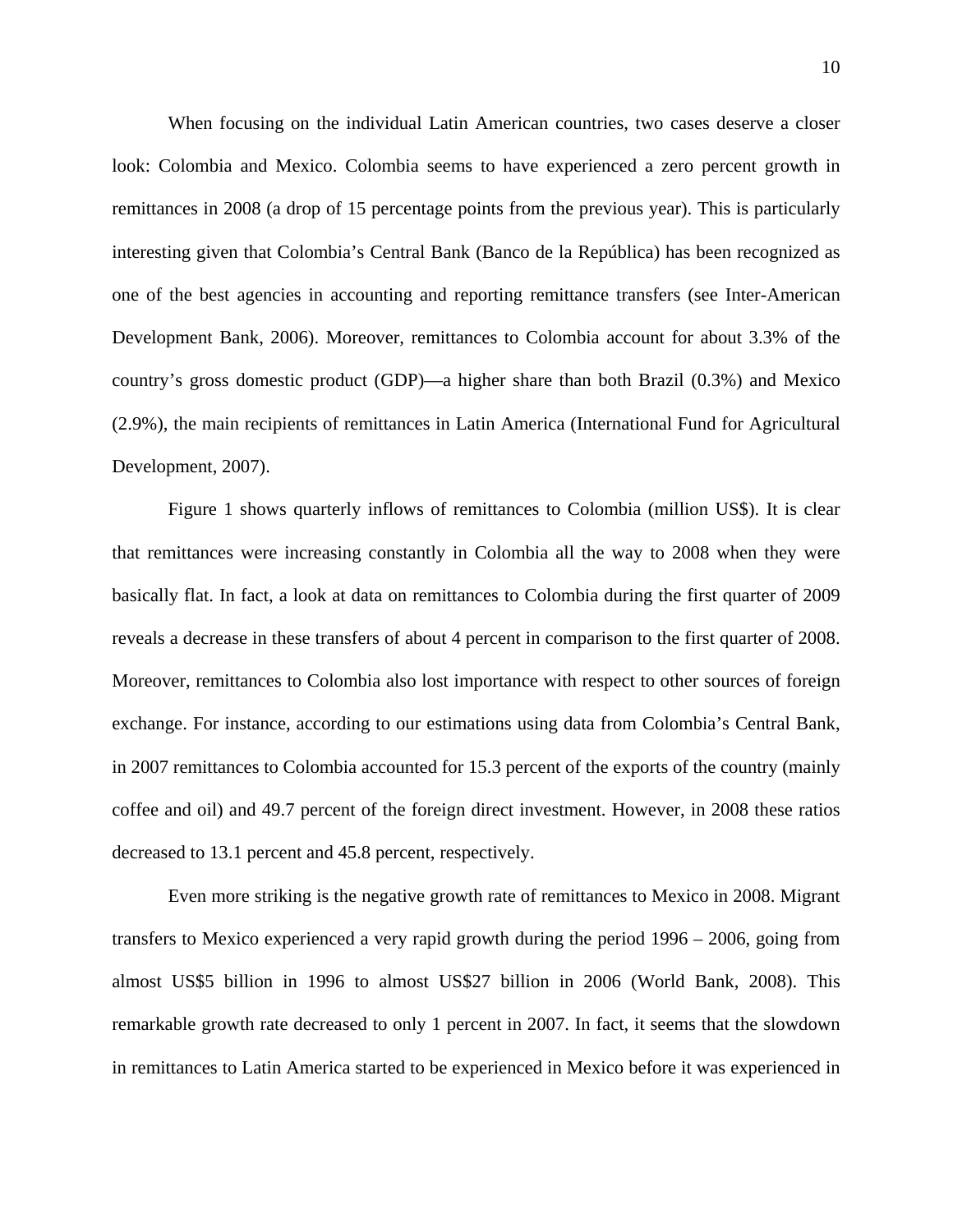other Latin American countries. Figure 2 plots the quarterly inflows of remittances to Mexico. Again, as with Colombia, it is possible to appreciate the positive trend of remittances over time. Notice how remittances were mostly flat for the 1990s before starting to increase significantly in the early 2000s. Figure 3 shows the annualized rate of remittances in which case it is perhaps easier to observe the decline in the flows. Moreover, a comparison of the period January-July 2008 with the period January-July 2009 suggests that remittances to Mexico are still declining. In specific, it seems that monthly remittances have decreased about 12 percent in average for the first six months of 2009 in comparison with the same period in 2009.

A series of factors, other than the economic crisis, may help explain some of this decline. For instance, as we mentioned in another section of this article, there has also been a significant improvement in data about remittances during the last decade. Therefore, some of the increase in remittances during the 1990s may have been artificially generated by the improvements in the collection of the data. Before 2000, monthly remittance levels to Mexico were inferred from an outdated 1990 census of financial institutions and information gathered from money exchange houses and electronic wire-transfer companies (Cañas et al., 2007). Since 2000, additional efforts have been made by Mexico's Central Bank in order to accurately account for these flows.<sup>[4](#page-10-0)</sup> Furthermore, the portion of remittances that are transferred through formal channels has increased, making it easier to track flow amounts.

Using data from Mexico's Central Bank we can also measure the relative importance of remittances. Remittances to Mexico accounted for 9.6 percent of exports in 2007 and 8.6 percent of exports in 2008. These numbers suggest that remittances to Mexico have decreased in importance over the past two years. However, if we estimate remittances as a share of foreign

1

<span id="page-10-0"></span><sup>&</sup>lt;sup>4</sup> In 2002 Mexico's Central Bank mandated that all banks and wire-transfer companies must register and report monthly remittance flows.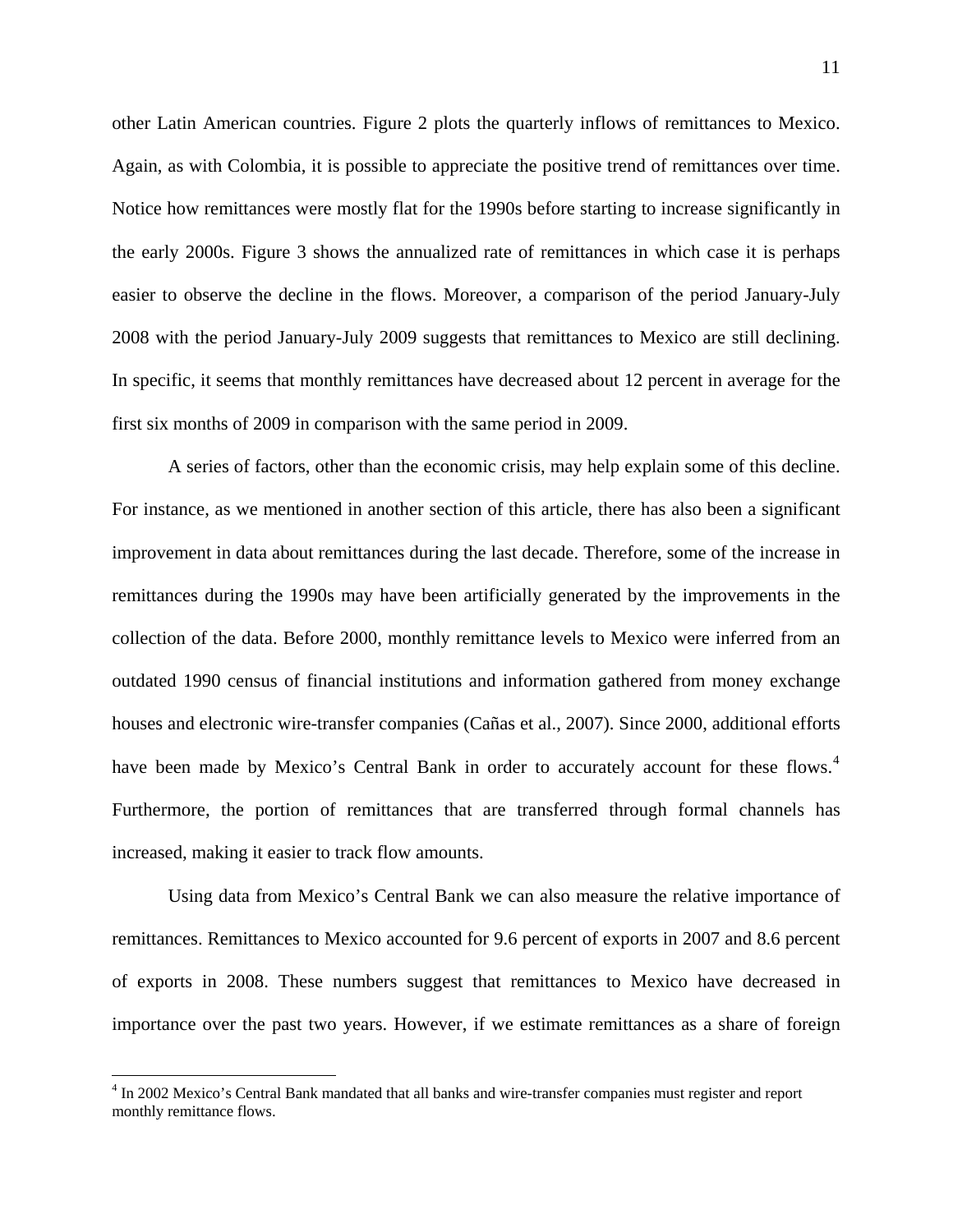direct investment we find that in 2007 remittances accounted for about 96 percent of foreign direct investment to Mexico, while in 2008 remittances accounted for 135 percent of foreign direct investment to Mexico. As this last ratio suggests there has also been a significant drop in foreign direct investment to Mexico. This fact points out to the strong economic ties between the United States and Mexico and two of the channels, remittances and foreign direct investment, by which downturns in the United States economy are transmitted to Mexico.<sup>[5](#page-11-0)</sup>

#### **3.2 Exploring the Reasons for the Slowdown in Remittances**

In this section our attempt is to shed some light on the reasons for the slowdown in remittances. In specific, we inquire about the association between the slowdown in remittances and the economic conditions of Hispanics in the United States. In particular, in order to link the actual decrease in housing activity to the decrease in remittances to Latin America we must also show that the crisis is actually affecting those markets in which Hispanic remitters tend to concentrate. In order to explore this possibility we look at state level data from the United States. If the housing market is one of the main culprits for the slowdown in remittances, then the housing crisis should be affecting those states in which remitters concentrate. The first column in Table 3 shows the volume of remittance outflows from the United States to Latin America by state during the year 2004. The third column reports the same number for the year 2006 (latest year with available data). <sup>[6](#page-11-1)</sup> Meanwhile, columns (2) and (4) report the relative rankings of the states in each year. Notice, that the rankings are similar for 2004 and 2006, suggesting that there are no big changes in the ranking of the states with regard to the volume of remittances (at least in the

1

<span id="page-11-0"></span><sup>&</sup>lt;sup>5</sup> Trade is also a very strong link between the US and Mexico. In fact, Cañas et al. (2006) reports that 88 percent of Mexico's exports go to the United States and 56 percent of its imports come from the United States.

<span id="page-11-1"></span><sup>6</sup> The 2004 sample excludes Alaska, Delaware, Hawaii, Maine, Mississippi, Montana, New Hampshire, North Dakota, Rhode Island, South Dakota, Vermont, West Virginia and Wyoming. The 2006 sample excludes Montana and West Virginia. However, neither of these states has a significant Hispanic population.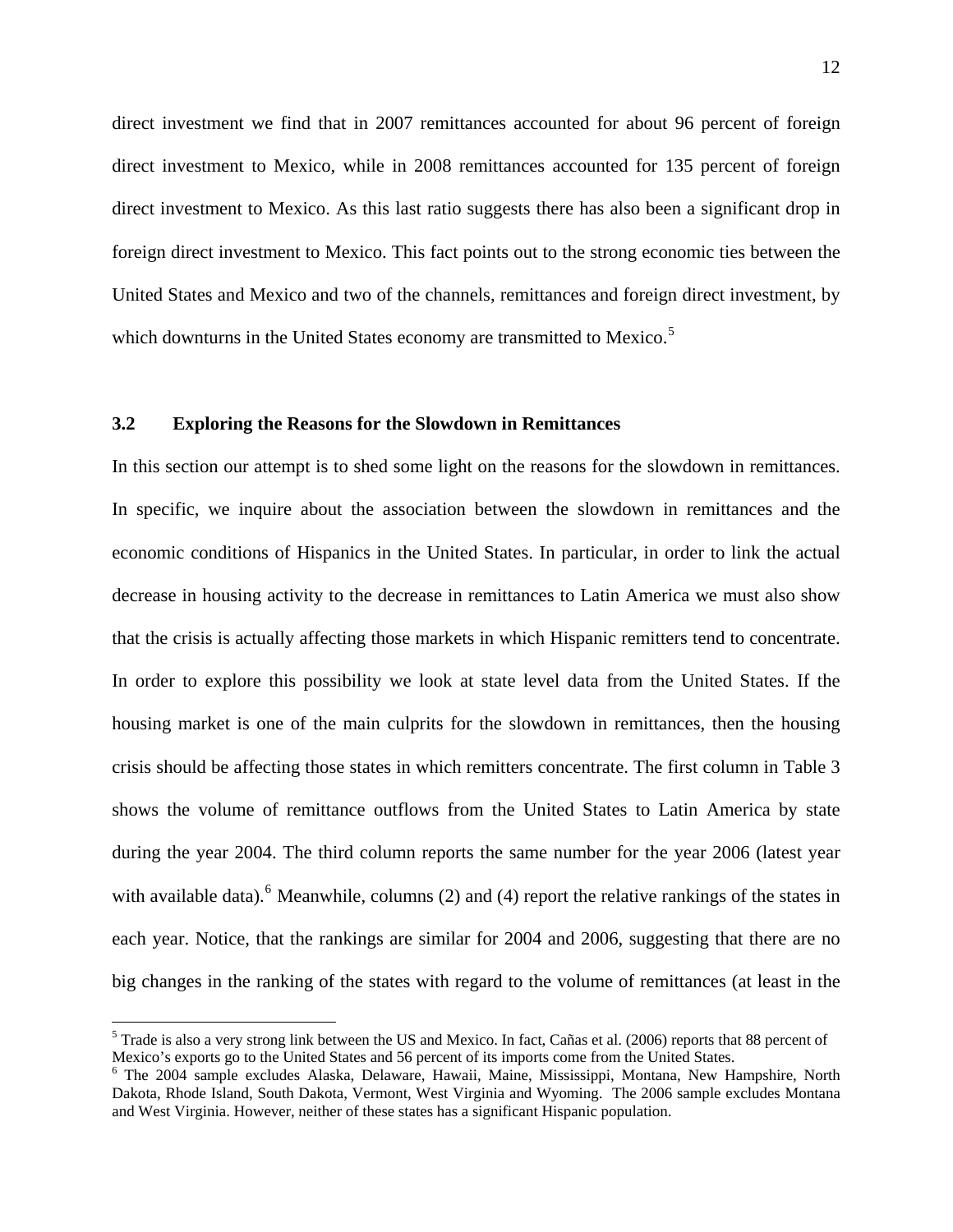short run). In each case the state with the largest flow of remittances was California with 9,610 (2004) and 13,191 (2006) million US dollars, followed by either New York ( $2<sup>nd</sup>$  in 2004,  $3<sup>rd</sup>$  in 2006) or Texas ( $3<sup>rd</sup>$  in 2004,  $2<sup>nd</sup>$  in 2006). This comes as no surprise given that California has the largest Hispanic population in the United States with more than 13 million Hispanics or about 36 percent of the state's population (US Census Bureau, 2009).

 Column (5) in Table 3 reports the number of foreclosures per 5,000 housing units in December 2008 (end of our sample) for each state, while column (6) reports the ranking relative to other states. Notice that five states, California, Florida, Illinois, Georgia, Arizona and Virginia are in the top ten states for both remittances and foreclosures. This indicates that the crisis has hit particularly hard those states in which remitters concentrate. Again, it is important to highlight the case of California. This state has been consistently the number one state in terms of remittances sent to Latin America and it comes up second in terms of foreclosures for December 2008.

More evidence in this regard can be found in columns (7) and (8), which report on the decrease in construction activity, growth rate and relative ranking, respectively. The decrease in construction activity is measured as the percentage change in the number of housing units authorised between the periods December 2007-2008 and December 2006-2007. First, notice than in all cases the percentage change is negative indicating a decrease in construction activity in the period December 2007-December 2008 in comparison with December 2006-December 2007 for all states. With respect to those states in which remitters reside we see that some states such as Illinois, Georgia and Arizona are in the top ten in both remittances and decrease in construction activity. Moreover, while California does not make the top ten in terms of decrease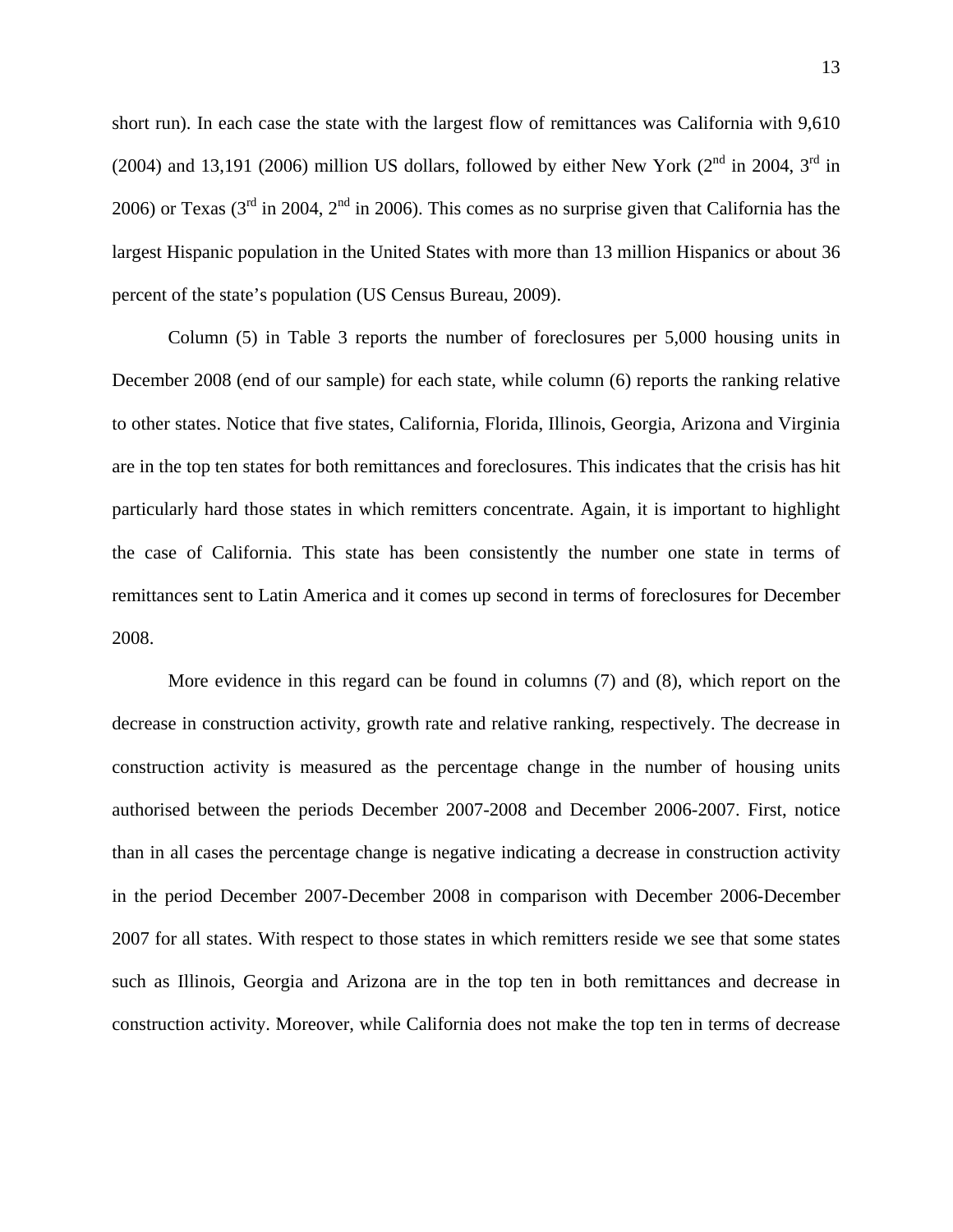in construction activity it comes twelfth with almost a 42 percent decrease in the number of housing permits.

According to other explanations put forth, workers' remittances may also be affected by the recent generally poor shape of the U.S. economy, not simply the housing market. As we mentioned above, Hispanics work in other sectors such as manufacturing, agriculture, and services. A downturn in these sectors, and in the economy as a whole, could result in a slowdown of remittances that may not be confined to problems in the housing sector. The last two columns of Table 3 provide some evidence in this regard. These columns report on the average monthly unemployment rate of the states during 2008 and the relative ranking in this category among states. Once again we see California close to the top, in third place, with an unemployment rate of 7 percent. The other top-ten remittances receiver that makes the top-ten in unemployment is Illinois that comes up tenth with an unemployment rate of 6.5 percent.

The evidence presented above points to the poor shape of the US housing market in those states where remitters concentrate. However, there is also evidence of an overall weak economic situation in some of the states where remitters reside, suggesting that the economic misfortunes of Hispanics expand beyond those working in the construction sector.

#### **4 Conclusion**

After showing an impressive growth for most of the current decade, global remittance flows were stagnant during 2008. This has forced the World Bank to revise their previous projection of growth in remittances transfers for 2009 to a decrease of 7 to 10 percent. In this paper we document this recent decrease in workers' remittances and present evidence of the link between the United States housing market and remittances flows.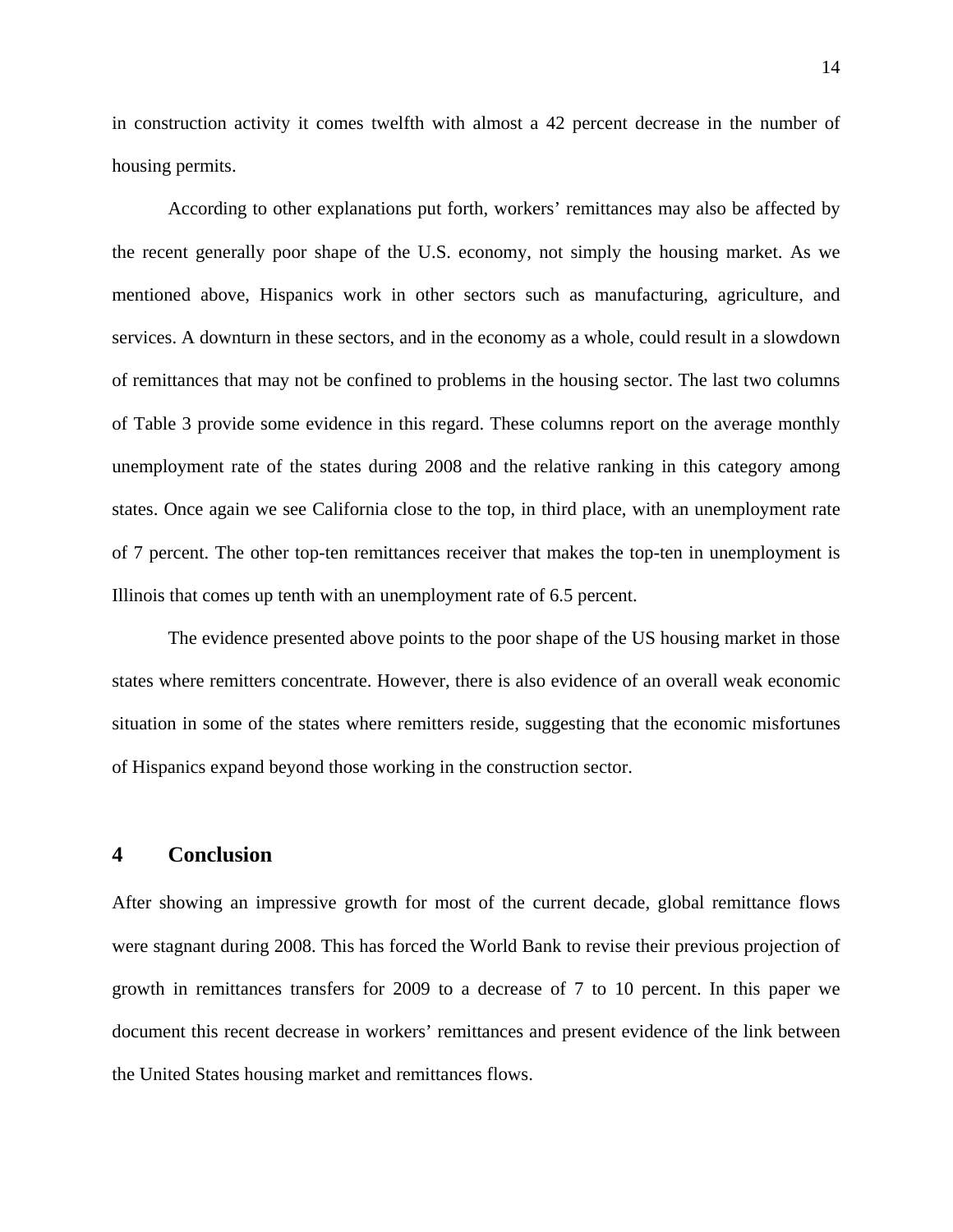Remittance flows to developing countries experienced an average annual growth rate of 17.6 percent for the period 2000 – 2007. However, this growth rate declined to just 8.77 percent in 2008. Furthermore, the growth rate of these flows decreased for all regions of the world in 2008. In relative terms, Latin America stands out because it reported a 0.25 percent growth rate of remittances for 2008 (the lowest growth rate for any single region). Among countries in the region, Mexico (the largest recipient of remittances in the region in terms of volume) seems to be the most affected with a decrease of more than US\$900 million in remittances between 2007 and 2008. In fact, it seems that Mexico started to experience the decrease in remittances before other countries in the region. Colombia (the third largest recipient of remittances in the region) is also noteworthy because it experienced a zero percent growth in remittances for the year 2008, after an average annual growth rate of 17.1 percent for the period 2000 – 2007.

While this slowdown in remittances is too recent for us to conduct a comprehensive statistical analysis, we are able to present some evidence of the impact of the United States housing market on remittances flows. We show that some of the states where Hispanic remitters concentrate (e.g. California, Illinois and Arizona) have been hit particularly hard by the housing crisis in terms of foreclosure rates and decrease in construction activity. Using average monthly unemployment rates we are further able to present evidence of the weak economic circumstances in some of these states (i.e. California and Illinois). Therefore, while the housing market is a key player in the slowdown of remittances the evidence suggests that other sectors of the economy may also be relevant.

Still, it would be hard to argue that the decrease in remittance flows has been exclusively the result of the global economic crisis. Some other factors, such as improvements in data collection, may have artificially increased the growth rate of remittances during the 1990s and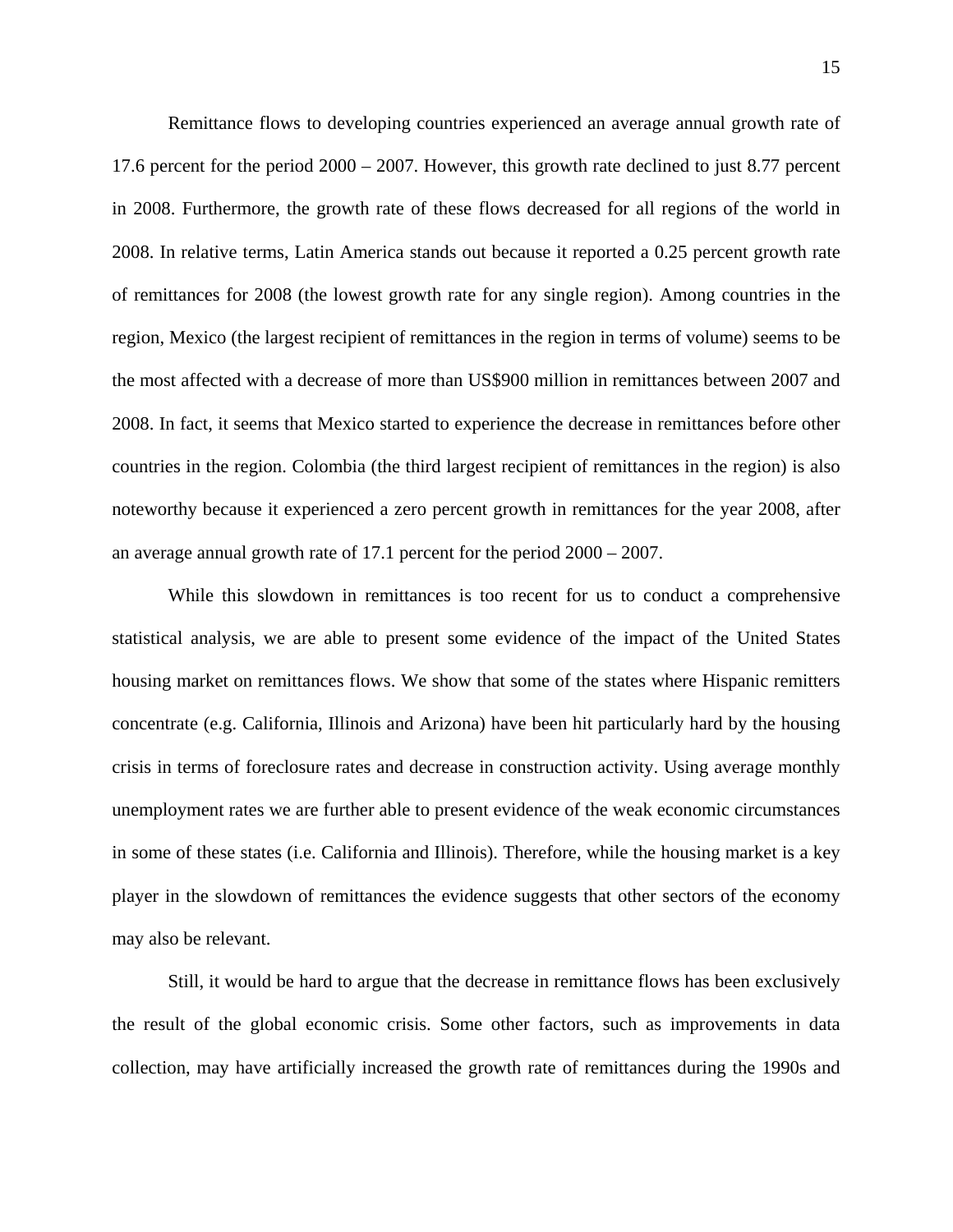early 2000s. In addition, tougher restrictions on undocumented migrants in the United States may have also affected remittances flows. However, the evidence we present suggests that the decrease in construction activity, a sector in which Hispanic immigrants tend to concentrate, is a major culprit for the slowdown in remittances. This may be in one sense good news. Remittances often imply a family commitment and its ties are strong. Therefore, we could expect remittance flows to come back at some point in the future if the global economic situation stabilizes and the condition of the United States economy improves.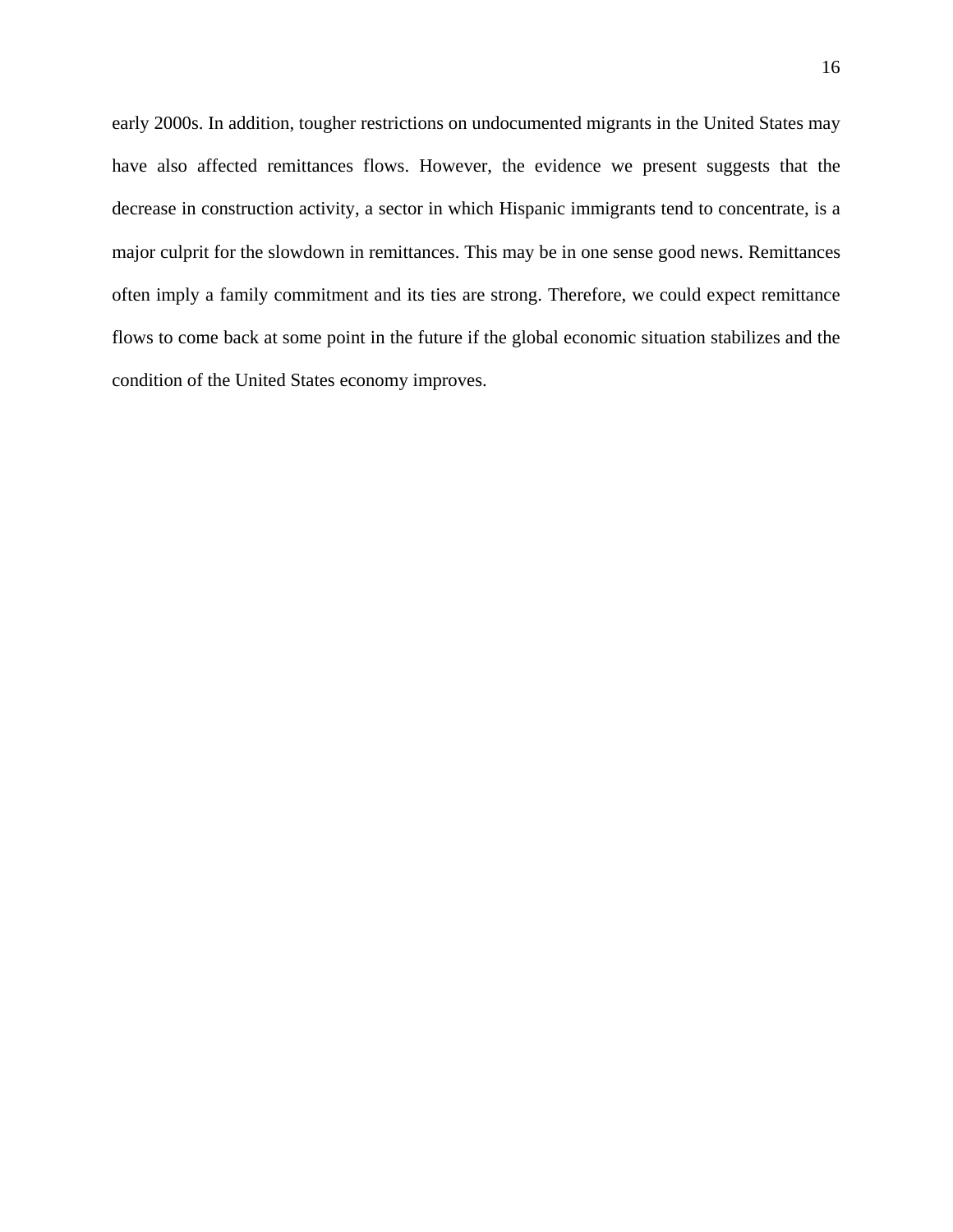#### **References**

- Amuedo-Dorantes, C., T. Sainz and S. Pozo (2007) "Remittances and Healthcare Expenditure Patterns of Populations in Origin Communities: Evidence from Mexico", Institute for the Integration of Latin America and the Caribbean (INTAL), Inter-American Development Bank, Working Paper 25.
- Cañas, J., Coronado, R. and P. Orrenius (2007) "Explaining the Increase in Remittances to Mexico." *Southwest Economy*, 4, July/August.
- Cañas, J., Coronado, R. and R.W. Gilmer (2006) "U.S., Mexico Deepen Economic Ties." *Southwest Economy*, 1, January/February.
- Capps, R., Castañeda, R., Chaudry, A. and R. Santos (2007) "Paying the Price: The Impact of Immigration Raids on America's Children" at:
	- http://www.urban.org/UploadedPDF/411566\_immigration\_raids.pdf.
- Edwards, A.C. and M. Ureta (2003) "International Migration, Remittances, and Schooling: Evidence from El Salvador." *Journal of Development Economics*, 72, 429–461.
- Federal Hispanic Work Group, Report on The Hispanic Employment Challenge in the Federal Government, 2008.
- Freund, C. and N. Spatafora (2008) "Remittances, Transaction Costs, and Informality." *Journal of Development Economics*, 86, 356-366.
- Gitter, S. and B. Braham (2007) "Credit, Natural Disasters, Coffee, and Education Attainment in Rural Honduras." *World Development*, 35, 498–511.
- Ganguly, M. (2001) "A Banking System Built for Terrorism." Time Magazine, October, 05.
- Inter-American Development Bank (2006) Remittances 2005: Promoting Financial Democracy. Washington, DC.
- International Fund for Agricultural Development (2007) Sending Money Home: Worldwide Remittance Flows to Developing Countries. Washington, DC.
- Kapur, D. (2004) "Remittances: The New Development Mantra" G24 *Discussion Paper Series*. New York: United Nations Conference on Trade and Development.
- Kochhar, R. (2007) "Construction Jobs Expand for Latinos Despite Slump in Housing Market" Pew Hispanic Center Report March 7.
- Kochhar, R. (2008a) "Latino Workers in the Ongoing Recession: 2007 to 2008" Pew Hispanic Center Report December 15.
- Kochhar, R. (2008b) "Latino Labor Report, 2008: Construction Reverses Job Growth for Latinos" Pew Hispanic Center Report June 4.
- López, M., G. Livingston, and R. Kochhar (2009) "Hispanics and the Economic Downturn: Housing Woes and Remittance Cuts," Pew Hispanic Center Report January 8.
- Maimbo, S. (2004) "The Regulation and Supervision of Informal Remittance Systems: Emerging Oversight Strategies" Seminar on Current Developments in Monetary and Financial Law, World Bank.
- Mora, M. (2009) "Hispanic Employment Conditions," Hispanic Economic Outlook Report, Quarter 1.
- Papademetriou, D. and A. Terrazas (2009) "Immigrants and the Current Economic Crisis: Research Evidence, Policy Challenges and Implications" Migration Policy Institute Report, at: http://www.migrationpolicy.org/pubs/lmi\_recessionJan09.pdf
- Ratha, D., Mohapatra, S. and A. Silwal (2009a) "Migration and Development Brief 10" World Bank.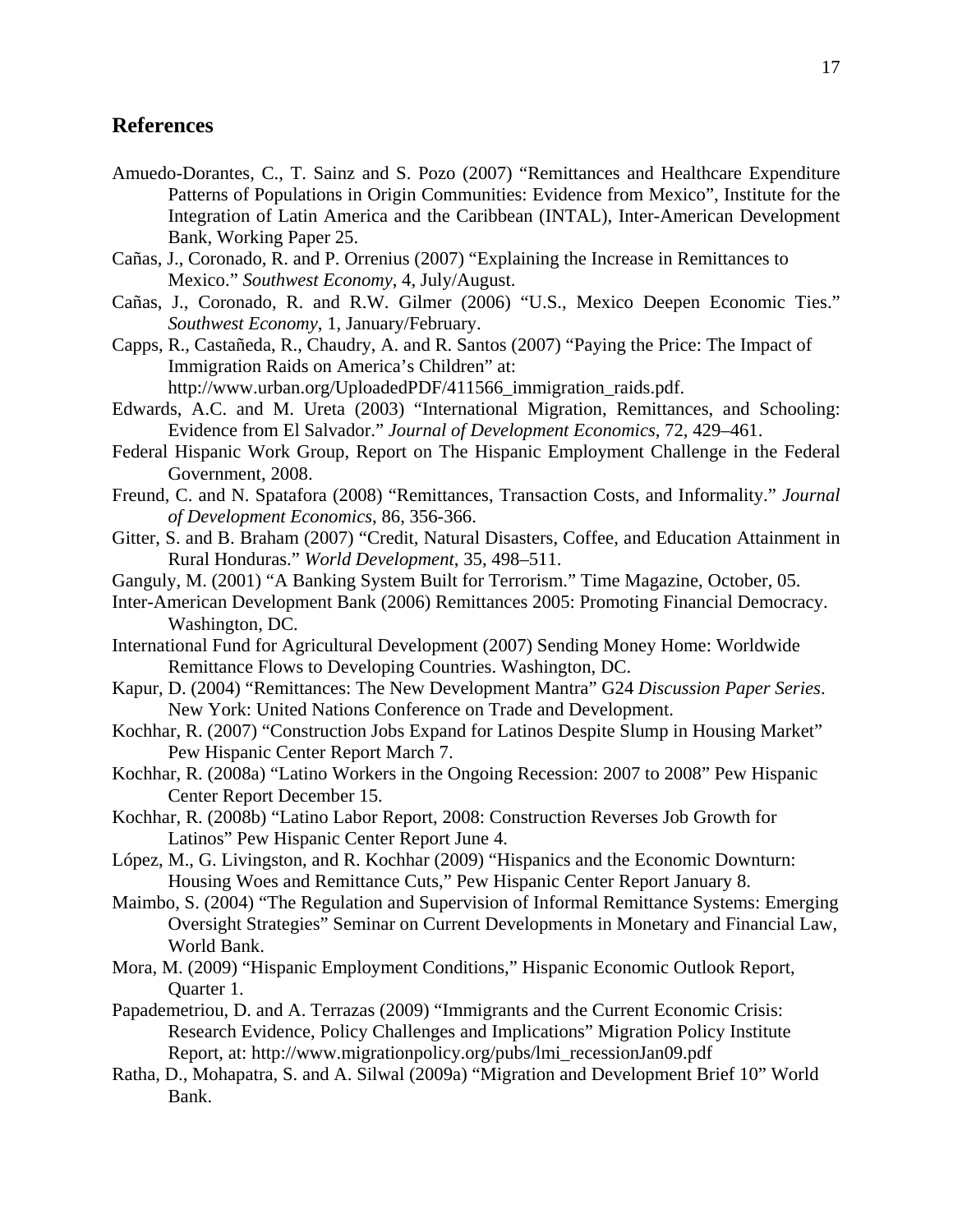Ratha, D., Mohapatra, S. and Z. Xu (2009b) "Migration and Development Brief 9" World Bank.

- Savage, K. and P. Harvey (2007) " Remittances during Crises: Implications for Humanitarian Response" Humanitarian Policy Group Report, available at: http://www.odi.org.uk/resources/hpg-publications/policy-briefs/26-remittances-criseshumanitarian-response.pdf.
- Suro, R. (2002) "Billions in Motion: Latino Immigrants, Remittances and Banking" Pew Hispanic Center Report at: http://pewhispanic.org/files/reports/13.pdf.
- US Census of Agriculture. 2007 Census Report. Available at: http://www.agcensus.usda.gov/Publications/2007/Full\_Report/index.asp.
- US Census Bureau. 2009. State & County Quick Facts: California. Available at: http://quickfacts.census.gov/qfd/states/.
- World Bank (2008) Migration and Remittances Factbook. Available at http://econ.worldbank.org/WBSITE/EXTERNAL/EXTDEC/EXTDECPROSPECTS/0,,c ontentMDK:21352016~pagePK:64165401~piPK:64165026~theSitePK:476883,00.html, accessed November 7, 2008.
- Wucker, M. (2004) "Remittances: The Perpetual Migration Machine." *World Policy Journal*, Summer 2004.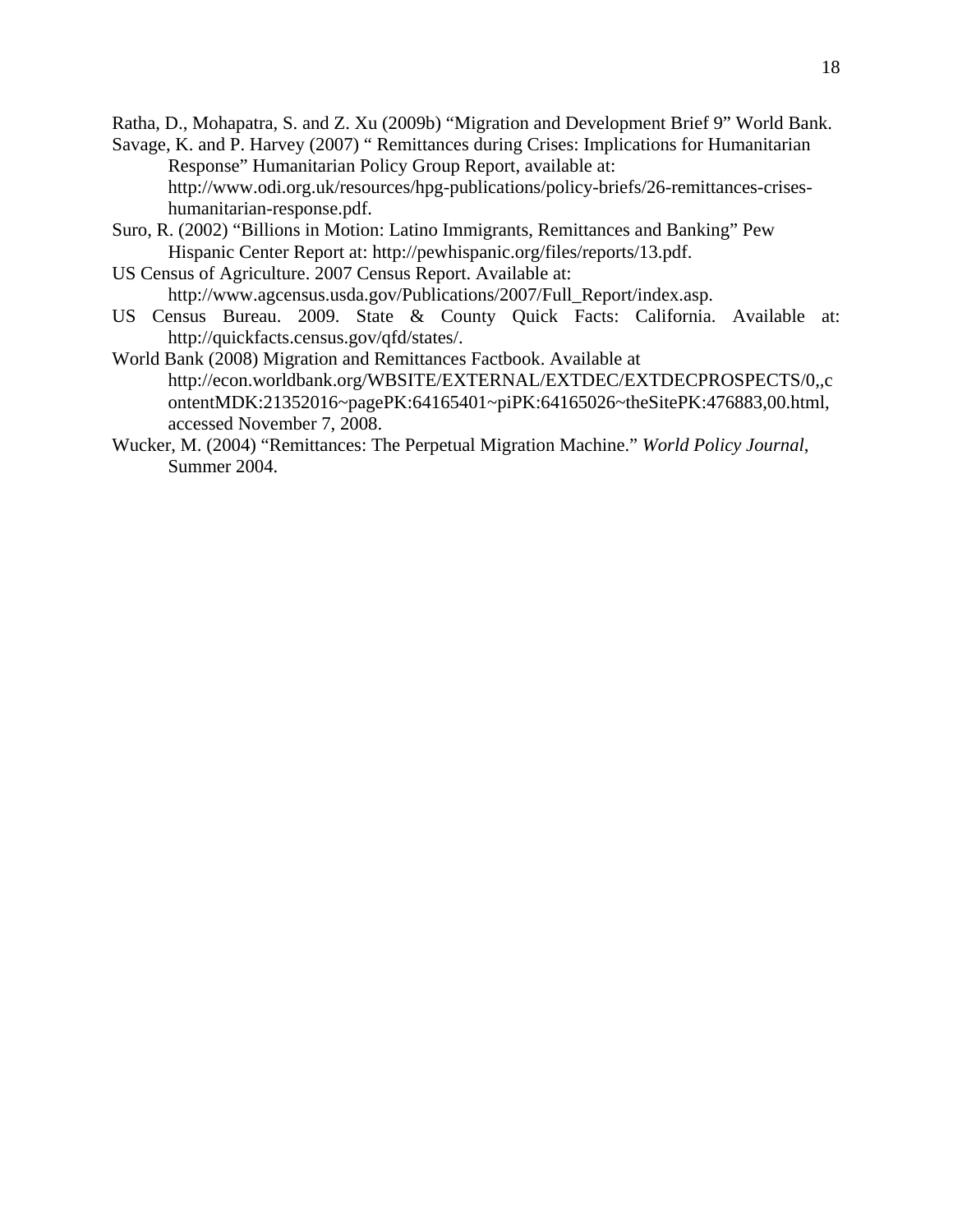

Figure 1 – Quarterly Remittance Flows to Colombia.

Notes: Source of data is Colombia's Central Bank (Banco de la Republica) at http://www.banrep.gov.co/.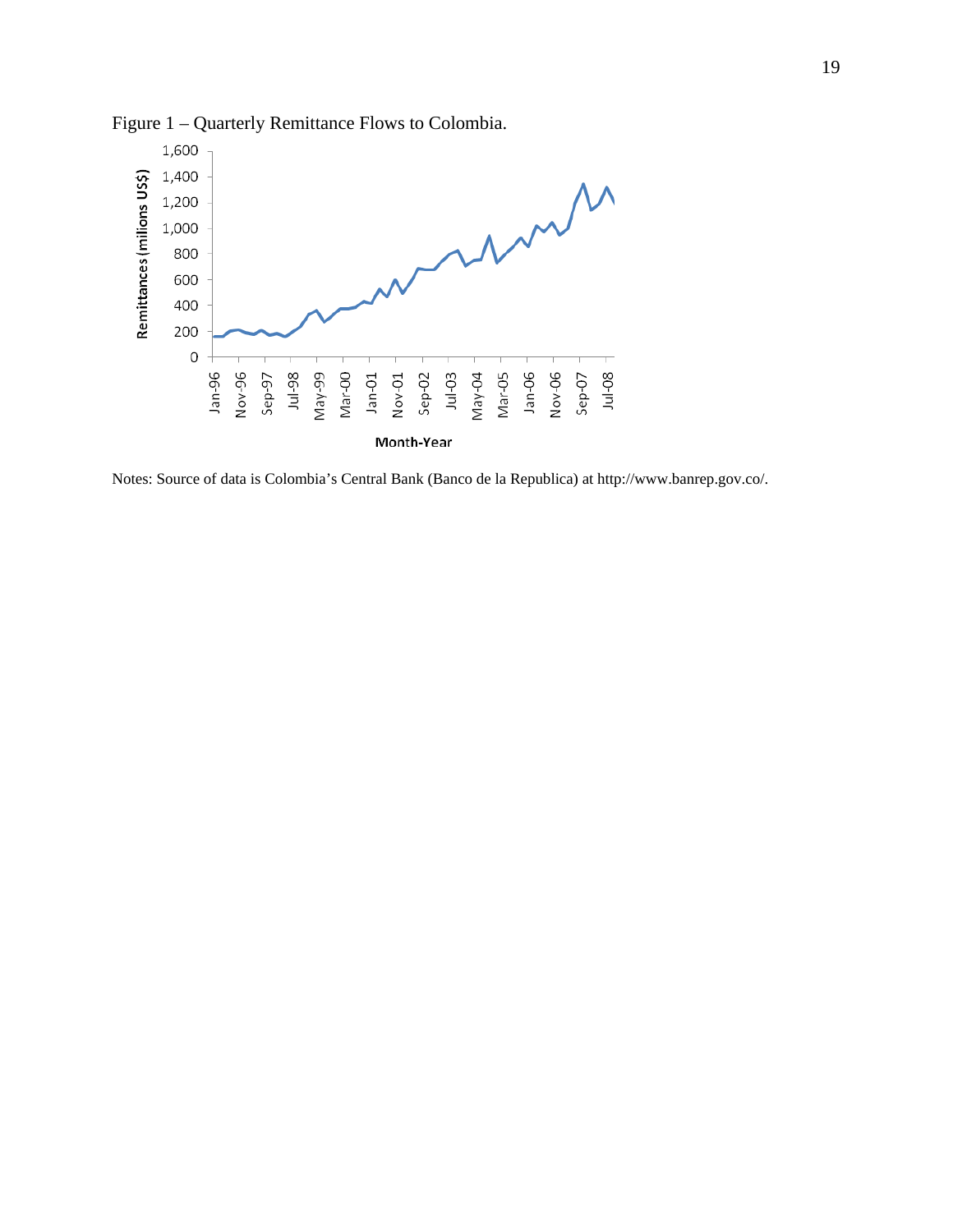

Figure 2 – Quarterly Remittance Flows to Mexico.

Notes: Source of data is Mexico's Central Bank (Banco de Mexico) at http://www.banxico.org.mx/.

Figure 3 – Annual Remittance Flows to Mexico.



Notes: Source of data is Mexico's Central Bank (Banco de Mexico) at http://www.banxico.org.mx/.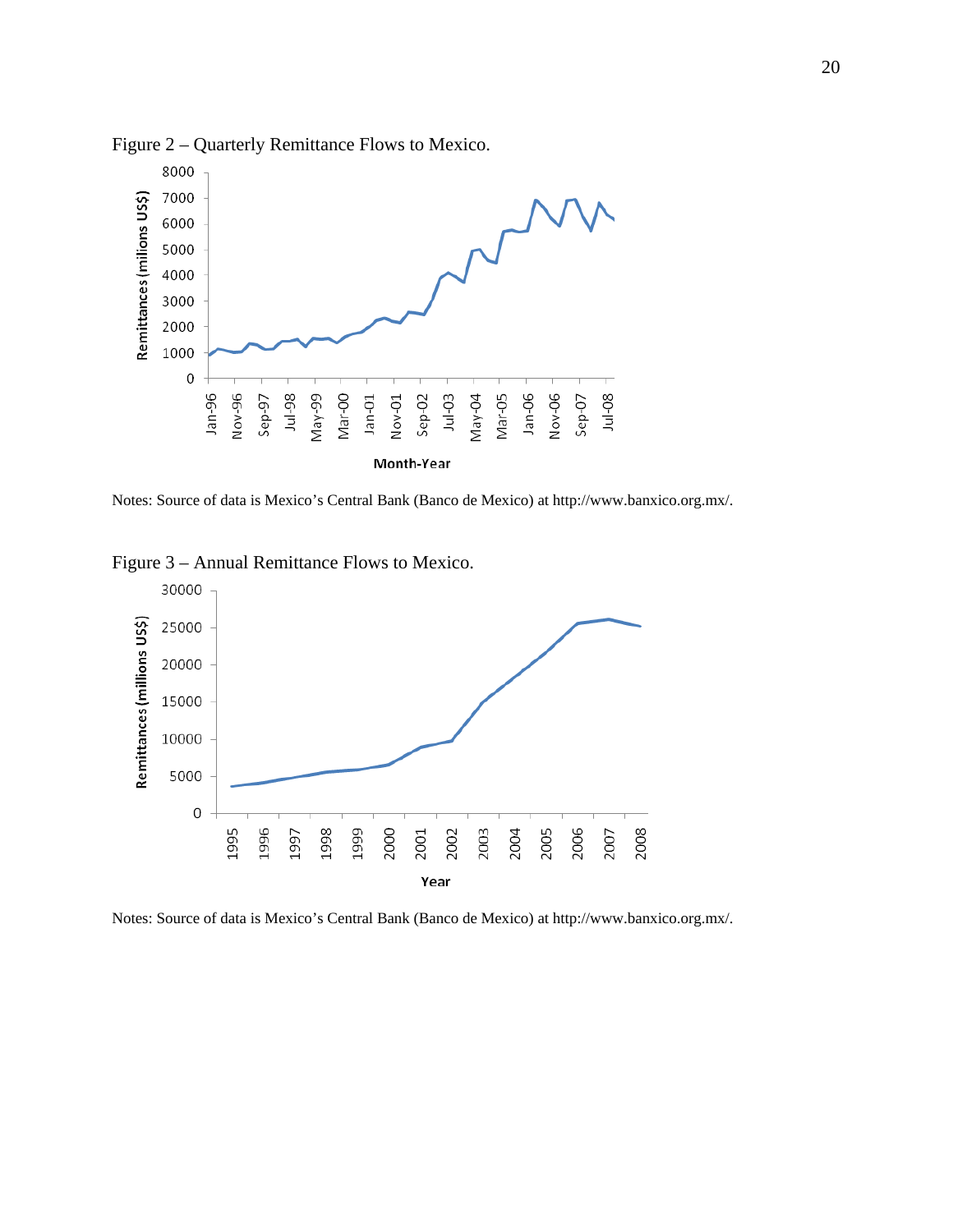|                                        | 2000   | 2001   | 2002   | 2003   | 2004   | 2005   | 2006   | 2007   | 2008   |
|----------------------------------------|--------|--------|--------|--------|--------|--------|--------|--------|--------|
| Worldwide                              | 131.52 | 146.79 | 169.55 | 207.28 | 234.94 | 267.82 | 306.64 | 370.77 | 397.05 |
| <b>Growth Rate</b>                     | 3.85   | 11.61  | 15.50  | 22.26  | 13.35  | 13.99  | 14.49  | 20.91  | 7.09   |
| <b>Developing Countries</b>            | 84.19  | 95.22  | 115.55 | 144.26 | 164.42 | 194.77 | 228.69 | 280.68 | 305.28 |
| <b>Growth Rate</b>                     | 9.00   | 13.10  | 21.35  | 24.85  | 13.98  | 18.46  | 17.42  | 22.73  | 8.77   |
| Low Income                             | 8.25   | 10.88  | 15.31  | 16,66  | 19.62  | 23.89  | 30.94  | 39.94  | 45.13  |
| <b>Growth Rate</b>                     | 9.00   | 31.93  | 40.64  | 8.83   | 17.75  | 21.81  | 29.49  | 29.09  | 12.99  |
| <b>Middle Income</b>                   | 75.94  | 84.33  | 100.24 | 127.60 | 144.80 | 170.88 | 197.75 | 240.74 | 260.15 |
| <b>Growth Rate</b>                     | 9.00   | 11.06  | 18.86  | 27.29  | 13.49  | 18.00  | 15.73  | 21.74  | 8.06   |
| <b>LDCs (UN-classification)</b>        | 6.15   | 6.66   | 8.42   | 9.65   | 10.88  | 12.05  | 14.50  | 17.43  | 20.74  |
| <b>Growth Rate</b>                     | 7.02   | 8.41   | 26.37  | 14.61  | 12.72  | 10.72  | 20.37  | 20.23  | 19.00  |
| <b>East Asia and Pacific</b>           | 16.68  | 20.11  | 29.52  | 35.45  | 39.16  | 46.70  | 52.95  | 65.24  | 69.93  |
| <b>Growth Rate</b>                     | 6.35   | 20.52  | 46.83  | 20.07  | 10.49  | 19.23  | 13.39  | 23.21  | 7.20   |
| <b>Europe and Central Asia</b>         | 12.78  | 12.39  | 13.73  | 15.50  | 22.18  | 31.22  | 38.31  | 50.38  | 53.09  |
| <b>Growth Rate</b>                     | 9.93   | (3.05) | 10.77  | 12.92  | 43.05  | 40.77  | 22.73  | 31.49  | 5.39   |
| <b>Latin America and</b><br>Caribbean  | 19.99  | 24.23  | 27.92  | 36.61  | 43.33  | 50.12  | 59.21  | 63.11  | 63.26  |
| <b>Growth Rate</b>                     | 13.54  | 21.22  | 15.23  | 31.13  | 18.36  | 15.68  | 18.13  | 6.58   | 0.25   |
| <b>Middle-East and North</b><br>Africa | 12.90  | 14.65  | 15.21  | 20.36  | 23.03  | 24.26  | 25.74  | 31.29  | 33.66  |
| <b>Growth Rate</b>                     | 0.76   | 13.61  | 3.81   | 33.85  | 13.13  | 5.32   | 6.09   | 21.57  | 7.58   |
| <b>South Asia</b>                      | 17.21  | 19.17  | 24.12  | 30.37  | 28.69  | 33.09  | 39.62  | 52.09  | 65.98  |
| <b>Growth Rate</b>                     | 14.11  | 11.39  | 25.89  | 25.81  | - 5.51 | 15.33  | 19.71  | 31.48  | 26.68  |
| <b>Sub-Saharan Africa</b>              | 4,62   | 4.66   | 5.03   | 5.97   | 8.02   | 9.38   | 12.87  | 18.58  | 19.75  |
| <b>Growth Rate</b>                     | 4.29   | 0.86   | 7.88   | 18.69  | 34.35  | 16.96  | 37.19  | 44.39  | 6.28   |

Table 1 - Worldwide Flow of Workers' Remittances (credit, billion US dollars).

Notes: Source of data is the Migration and Remittances Factbook of the World Bank at

http://econ.worldbank.org/WBSITE/EXTERNAL/EXTDEC/EXTDECPROSPECTS/0,,contentMDK:21352016~pagePK:641654 01~piPK:64165026~theSitePK:476883,00.html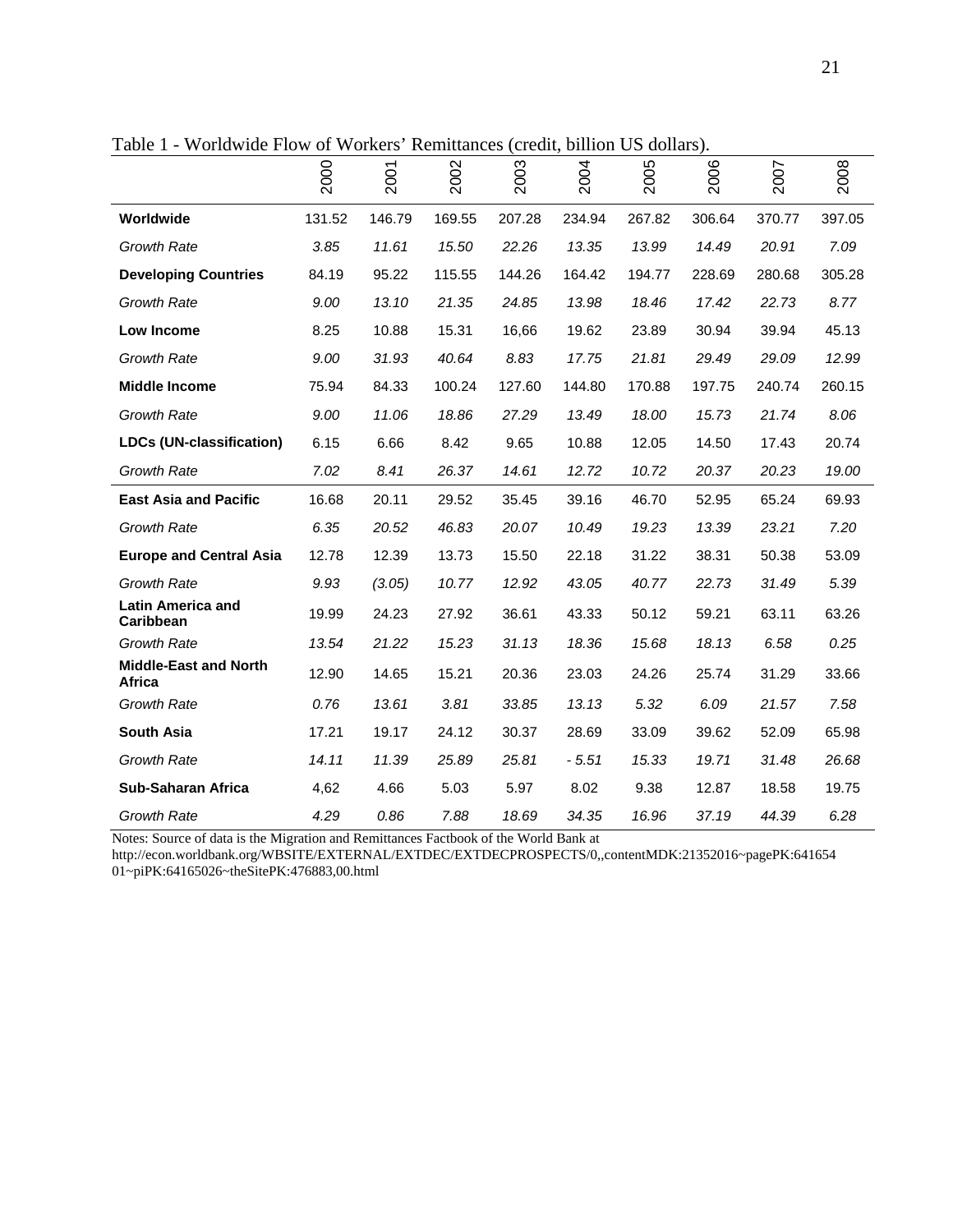|                           | 2000           | 2001           | 2002  | 2003  | 2004           | 2005  | 2006  | 2007           | 2008           |
|---------------------------|----------------|----------------|-------|-------|----------------|-------|-------|----------------|----------------|
| <b>Mexico</b>             | 7.53           | 10.15          | 11.03 | 16.56 | 19.86          | 23.06 | 26.88 | 27.14          | 26.21          |
| <b>Growth Rate</b>        | 13             | 35             | 9     | 50    | 20             | 16    | 17    | 1              | - 3            |
| <b>Brazil</b>             | 1.65           | 1.78           | 2.45  | 2.82  | 3.58           | 3.54  | 4.25  | 4.38           | 4.50           |
| <b>Growth Rate</b>        | $-11$          | 8              | 38    | 15    | 27             | $-1$  | 20    | 3              | 3              |
| Colombia                  | 1.61           | 2.06           | 2.48  | 3.08  | 3.19           | 3.35  | 3.93  | 4.52           | 4.52           |
| <b>Growth Rate</b>        | 23             | 28             | 21    | 24    | $\overline{4}$ | 5     | 17    | 15             | 0              |
| <b>Dominican Republic</b> | 1.84           | 1.98           | 2.20  | 2.33  | 2.50           | 2.72  | 3.08  | 3.41           | 3.52           |
| <b>Growth Rate</b>        | 13             | 8              | 11    | 6     | 8              | 9     | 13    | 11             | 3              |
| <b>Ecuador</b>            | 1.32           | 1.42           | 1.44  | 1.63  | 1.84           | 2.46  | 2.93  | 3.09           | 3.20           |
| <b>Growth Rate</b>        | 21             | $\overline{7}$ | 1     | 14    | 13             | 34    | 19    | 5              | 3              |
| <b>El Salvador</b>        | 1.77           | 1.93           | 1.95  | 2.12  | 2.56           | 3.03  | 3.48  | 3.71           | 3.80           |
| <b>Growth Rate</b>        | 27             | 9              | 1     | 9     | 21             | 18    | 15    | $\overline{7}$ | $\overline{c}$ |
| Guatemala                 | 0.60           | 0.63           | 1.60  | 2.15  | 2.63           | 3.07  | 3.70  | 4.25           | 4.44           |
| <b>Growth Rate</b>        | 28             | 6              | 152   | 34    | 22             | 17    | 21    | 15             | $\overline{4}$ |
| <b>Jamaica</b>            | 0.89           | 1.06           | 1.26  | 1.40  | 1.62           | 1.78  | 1.95  | 2.14           | 2.21           |
| <b>Growth Rate</b>        | 13             | 19             | 19    | 11    | 16             | 10    | 9     | 10             | 3              |
| <b>Nicaragua</b>          | 0.32           | 0.34           | 0.38  | 0.44  | 0.52           | 0.62  | 0.70  | 0.74           | 0.77           |
| <b>Growth Rate</b>        | $\overline{7}$ | 5              | 12    | 16    | 18             | 19    | 13    | 6              | $\overline{4}$ |
| Peru                      | 0.72           | 0.75           | 0.71  | 0.87  | 1.13           | 1.44  | 1.84  | 2.13           | 2.20           |
| <b>Growth Rate</b>        | $\overline{7}$ | 5              | - 6   | 23    | 30             | 27    | 28    | 16             | 3              |

Table 2 – Remittances to Selected Latin American Countries(credit, billion US dollars).

Notes: Source of data is the Migration and Remittances Factbook of the World Bank at

http://econ.worldbank.org/WBSITE/EXTERNAL/EXTDEC/EXTDECPROSPECTS/0,,contentMDK:21352016~pagePK:641654 01~piPK:64165026~theSitePK:476883,00.html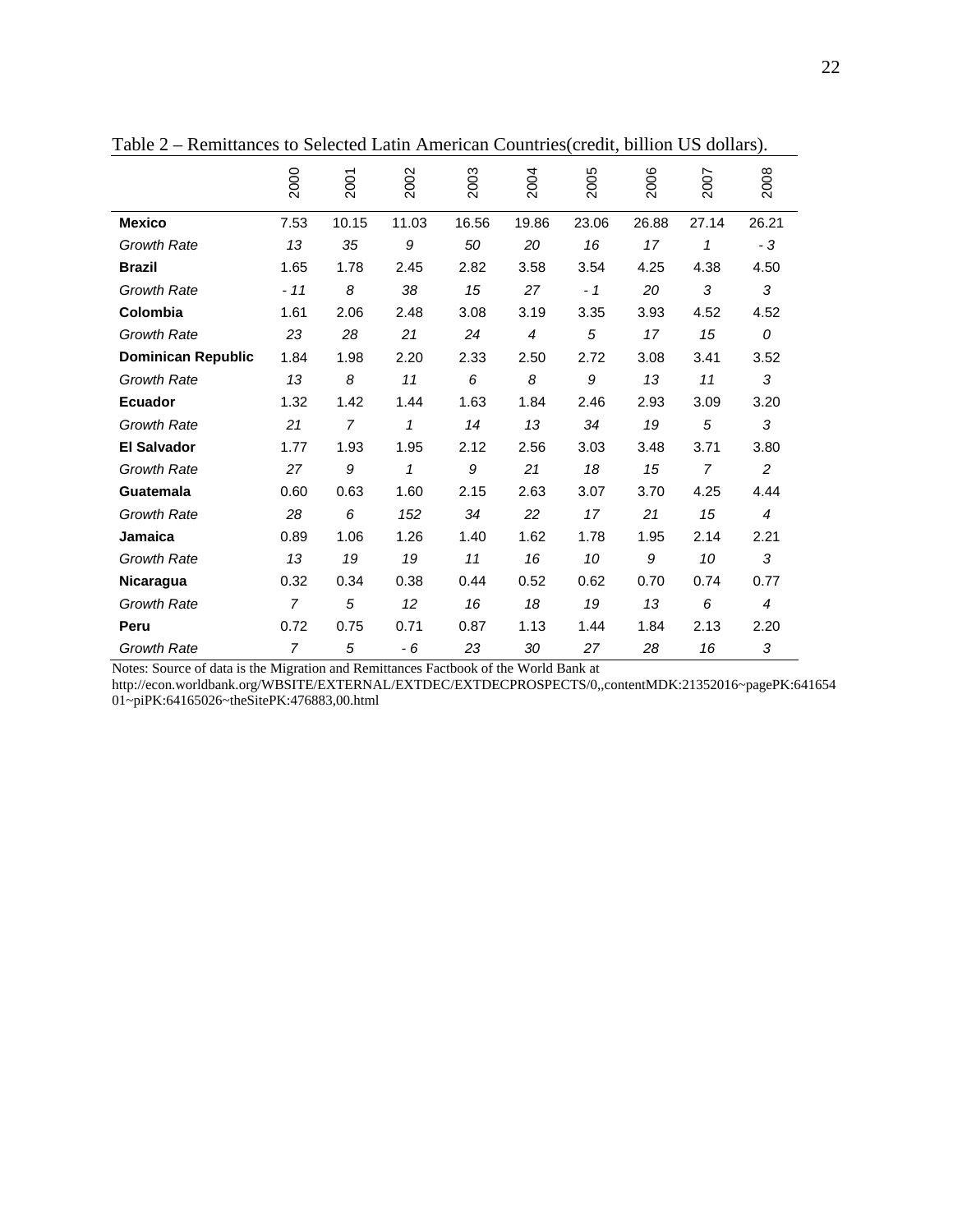|                | Remittances |                   | Remittances       |                | Foreclosures <sup>b</sup> |                | Construction |                                                       | Unemployment |                   |
|----------------|-------------|-------------------|-------------------|----------------|---------------------------|----------------|--------------|-------------------------------------------------------|--------------|-------------------|
| <b>State</b>   |             | 2004 <sup>a</sup> | 2006 <sup>a</sup> |                |                           |                |              | Activity <sup>c</sup>                                 |              | Rate <sup>d</sup> |
|                | Level       | Rank              | Level             | Rank           | Level                     | Rank           | Level        | Rank                                                  | Level        | Rank              |
|                | (1)         | (2)               | (3)               | (4)            | (5)                       | (6)            | (7)          | (8)                                                   | (9)          | (10)              |
| California     | 9,610       | $\mathbf{1}$      | 13,191            | $\mathbf{1}$   | 34                        | $\overline{2}$ | $-41.6$      | 12                                                    | 7.2          | $\mathfrak{Z}$    |
| New York       | 3,562       | $\overline{2}$    | 3,714             | 3              | $\overline{2}$            | 37             | $-5.71$      | 50                                                    | 5.4          | 23                |
| Texas          | 3,180       | 3                 | 5,222             | $\overline{2}$ | 5                         | 25             | $-25.5$      | 44                                                    | 4.9          | 30                |
| Florida        | 2,450       | $\pmb{4}$         | 3,083             | $\pmb{4}$      | 30                        | $\pmb{4}$      | $-40.6$      | 14                                                    | 6.2          | 16                |
| Illinois       | 1,528       | 5                 | 2,853             | 5              | 12                        | 9              | $-48.7$      | $\overline{2}$                                        | 6.5          | 10                |
| New Jersey     | 1,371       | 6                 | 1,869             | 6              | 6                         | 22             | $-26.4$      | 43                                                    | 5.5          | 21                |
| Georgia        | 947         | $\overline{7}$    | 1,736             | $\overline{7}$ | 13                        | 6              | $-54.2$      | $\mathbf{1}% _{T}=\mathbf{1}_{T}\times\mathbf{2}_{T}$ | 6.2          | 15                |
| North Carolina | 833         | 8                 | 1,221             | 9              | $\mathsf 3$               | 34             | $-34.3$      | 28                                                    | 6.3          | 14                |
| Arizona        | 606         | 9                 | 1,378             | 8              | 31                        | 3              | $-48.6$      | 3                                                     | 5.5          | 20                |
| Virginia       | 586         | 10                | 1,110             | 10             | 11                        | 10             | $-26.9$      | 42                                                    | 4.0          | 43                |
| Colorado       | 544         | 11                | 646               | 12             | 13                        | 6              | $-37.3$      | 20                                                    | 4.9          | 31                |
| Massachusetts  | 527         | 12                | 579               | 14             | $\overline{7}$            | 17             | $-37.9$      | 19                                                    | 5.3          | 27                |
| Maryland       | 500         | 13                | 921               | 11             | 10                        | 12             | $-29.9$      | 36                                                    | 4.4          | 39                |
| Nevada         | 447         | 14                | 618               | 13             | 70                        | 1              | $-45.1$      | 8                                                     | 6.7          | $\overline{7}$    |
| Indiana        | 386         | 15                | 190               | 32             | 9                         | 15             | $-31.5$      | 33                                                    | 5.9          | 18                |
| Washington     | 353         | 16                | 504               | 16             | 5                         | 25             | $-36.8$      | 22                                                    | 5.3          | 26                |
| Oregon         | 218         | 17                | 383               | 18             | 10                        | 12             | $-43.9$      | 9                                                     | 6.4          | 13                |
| Michigan       | 192         | 18                | 337               | 20             | 15                        | 5              | $-43.2$      | 10                                                    | 8.4          | $\mathbf{1}$      |
| Pennsylvania   | 180         | 19                | 517               | 15             | 4                         | 32             | $-32.8$      | 30                                                    | 5.4          | 25                |
| Utah           | 164         | 20                | 258               | 25             | 10                        | 12             | $-48.3$      | $\boldsymbol{4}$                                      | 3.4          | 47                |
| Tennessee      | 162         | 21                | 407               | 17             | $\overline{7}$            | 17             | $-40.1$      | 15                                                    | 6.4          | 12                |
| Oklahoma       | 156         | 22                | 226               | 27             | 4                         | 32             | $-31.3$      | 35                                                    | 3.8          | 46                |
| Wisconsin      | 152         | 23                | 335               | 21             | 5                         | 25             | $-27.2$      | 41                                                    | 4.7          | 35                |
| Alabama        | 149         | 24                | 219               | 28             | $\overline{2}$            | 37             | $-36.5$      | 23                                                    | 5.0          | 29                |
| South Carolina | 148         | 25                | 322               | 22             | 5                         | 25             | $-34.5$      | 27                                                    | 6.9          | 5                 |
| Minnesota      | 147         | 26                | 292               | 24             | 5                         | 25             | $-39.4$      | 16                                                    | 5.5          | 22                |
| Connecticut    | 129         | 27                | 301               | 23             | $\overline{7}$            | 17             | $-32.9$      | 29                                                    | 5.7          | 19                |
| Arkansas       | 114         | 28                | 235               | 26             | $\overline{7}$            | 17             | $-16.0$      | 48                                                    | 5.1          | 28                |
| Ohio           | 108         | 29                | 214               | 30             | 11                        | 10             | $-35.7$      | 24                                                    | 6.5          | 9                 |
| Missouri       | 105         | 30                | 166               | 33             | 6                         | 22             | $-39.3$      | 17                                                    | 6.1          | 17                |
| New Mexico     | 103         | 31                | 370               | 19             | $\overline{2}$            | 37             | $-35.2$      | 26                                                    | 4.2          | 41                |
| Idaho          | 96          | 32                | 142               | 36             | 13                        | 6              | $-42.7$      | 11                                                    | 4.9          | 32                |
| Kansas         | 94          | 33                | 215               | 29             | $\mathsf 3$               | 34             | $-31.5$      | 34                                                    | 4.4          | 38                |
| Nebraska       | 80          | 34                | 154               | 35             | $-17.24$                  | 47             | $\mathbf{1}$ | 44                                                    | 3.3          | 48                |

Table 3a – Remittances, Housing Activity and Unemployment Rate by State

Notes: <sup>a</sup> millions of US\$. Source Inter-American Development Bank at www.iadb.org/mif/remittances/. <sup>b</sup> number of foreclosures per 5,000 units for December 2008. Source Realty Trac at http://www.realtytrac.com/home.asp. c percentage change in new privately owned housing units authorized for the period December 2007 – December 2008 in comparison with the period December 2006 – December 2007. The rank is based on the absolute value. Source US Census Bureau at http://www.census.gov/. N/A indicates that the state was not surveyed in that year. <sup>d</sup> Unemployment rates are reported as percentages.